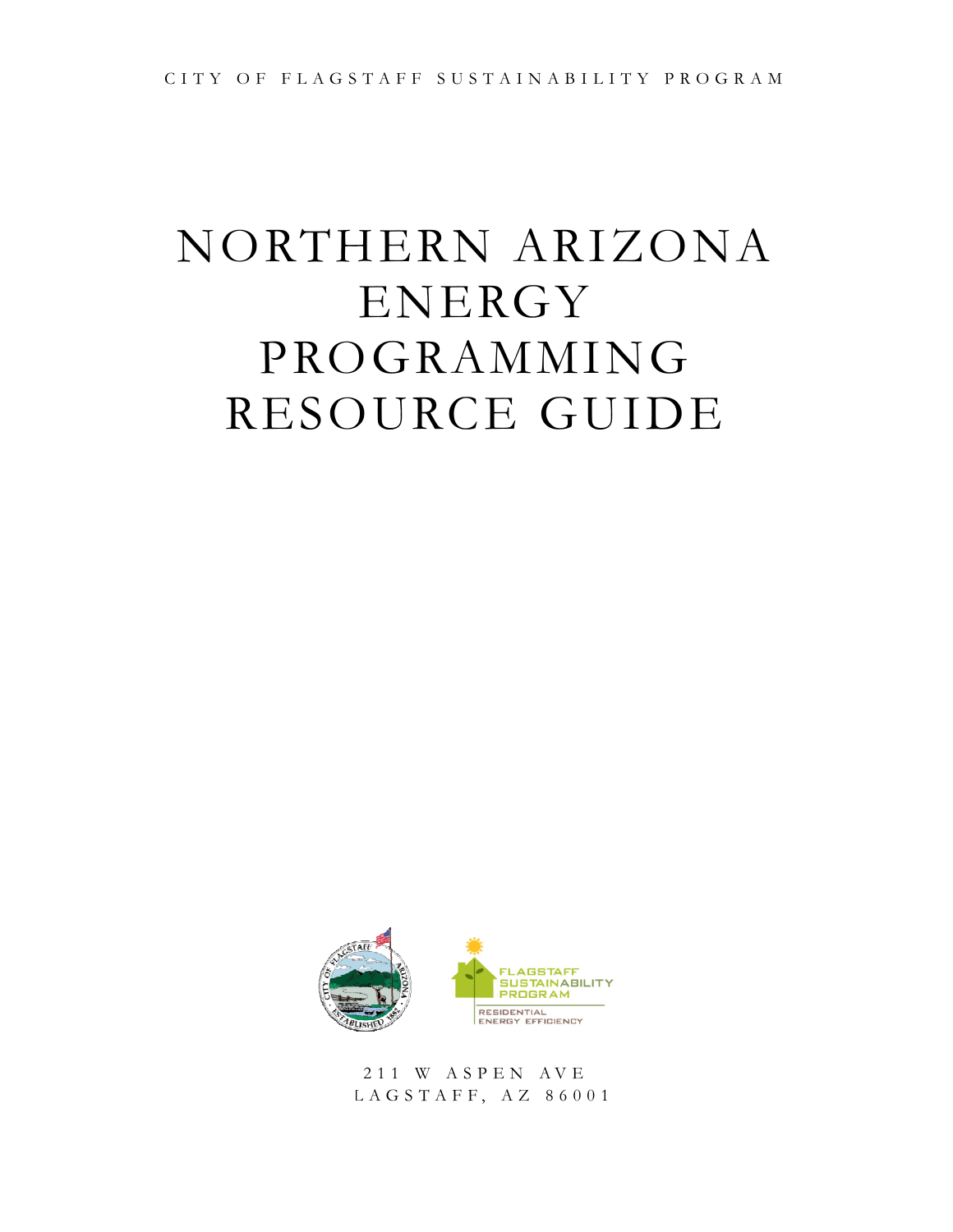# NORTHERN ARIZONA ENERGY PROGRAMMING RESOURCE GUIDE

Energy use in northern Arizona has considerable effects on the economy, quality of life and environment. The Northern Arizona Energy Programming Resource Guide provides a comprehensive review of energy efficiency services and initiatives available to businesses, residents, non profits and government entities. The guide is divided into the following counties: Mohave County, Coconino County, Navajo County and Apache County.

# TABLE OF CONTENTS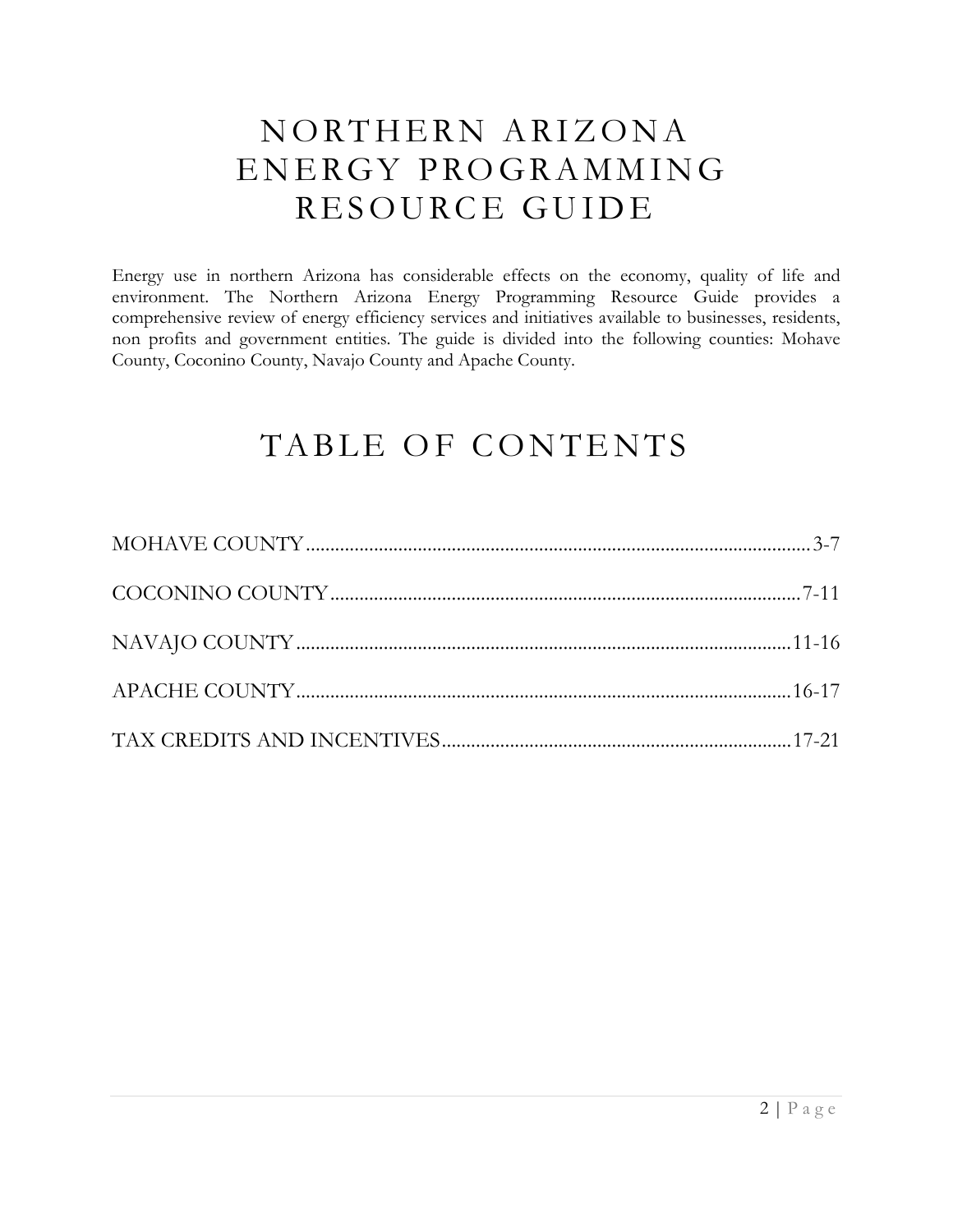# MOHAVE COUNTY

Mohave County is the second largest county by area in the state, measuring 13,479 square miles of desert, along with the Colorado River and two reservoirs. Mohave County's three largest cities include: Kingman, Bullhead City and Lake Havasu City. The major industries of Mohave County are retail trade, health care and social assistance and construction.<sup>1</sup> Mohave County has a population of 200,186<sup>2</sup> . According to the 2009 census, Kingman houses 14% of Mohave County's total population, 20% is in Bullhead City and 28% of the population is in Lake Havasu City.<sup>3</sup>

# RESIDENTIAL ENERGY PROGRAMS

#### UNISOURCE BRIGHTSAVE HOME PROGRAM (ELECTRIC)

Program: Rebates for increased residential energy efficiency including new high efficiency furnaces, new high efficiency gas storage hot water heaters, duct sealing, insulation and air sealing.

Eligibility: Must be UniSource Energy Services electric customer residing in the UniSource service territory.

Cost: Costs vary depending on incentive chosen. The following summarizes the caps on the different incentives:

- Heating and cooling equipment replacement capped at \$250
- Heating and cooling early retirement and replacement capped at \$900
- Duct sealing: 50% of installed cost up to \$350 for prescriptive repairs, or 50% of installed cost of up to \$650 for performance repairs
- Air sealing: 50% of installed costs up to \$250
- Air sealing with attic insulation: 50% of installed costs up to \$800
- Shade screens or solar window film: \$1 per square foot installed up to \$250
- Contact: Phone: 855-870-0050 Website: www.uesaz.com/green/brightsave
	- Kingman, AZ 86409 Lake Havasu City, AZ 86406

Kingman Area Office Lake Havasu Area Office 2498 Airway Avenue 2749 Maricopa Avenue

#### UNISOURCE BRIGHTSAVE HOME PROGRAM (GAS)

Program: Rebates for increased residential energy efficiency including new high efficiency furnaces, new high efficiency gas storage hot water heaters, duct sealing, insulation and air sealing.

Eligibility: Must be UniSource Energy Services gas customer residing in the UniSource service territory.

Cost: Costs vary depending on incentive chosen. The following summarizes the caps on the different incentives:

<sup>-</sup><sup>1</sup> Cardon, D. (n.d.). Profile: Mohave County, Arizona. In Arizona Department of Commerce. Retrieved June 8, 2011, from http://www.azcommerce.com/doclib/COMMUNE/Mohave%20County.pdf

<sup>2</sup> U.S. Census Bureau. (n.d.). State and County Quickfacts. In Mohave County, AZ. Retrieved July 12, 2011, from http://quickfacts.census.gov/qfd/states/04/04015.html

<sup>3</sup> U.S. Census Bureau. (n.d.). American Fact Finder. In Population Finder. Retrieved July 12, 2011, from http://factfinder.census.gov/servlet/SAFFPopulation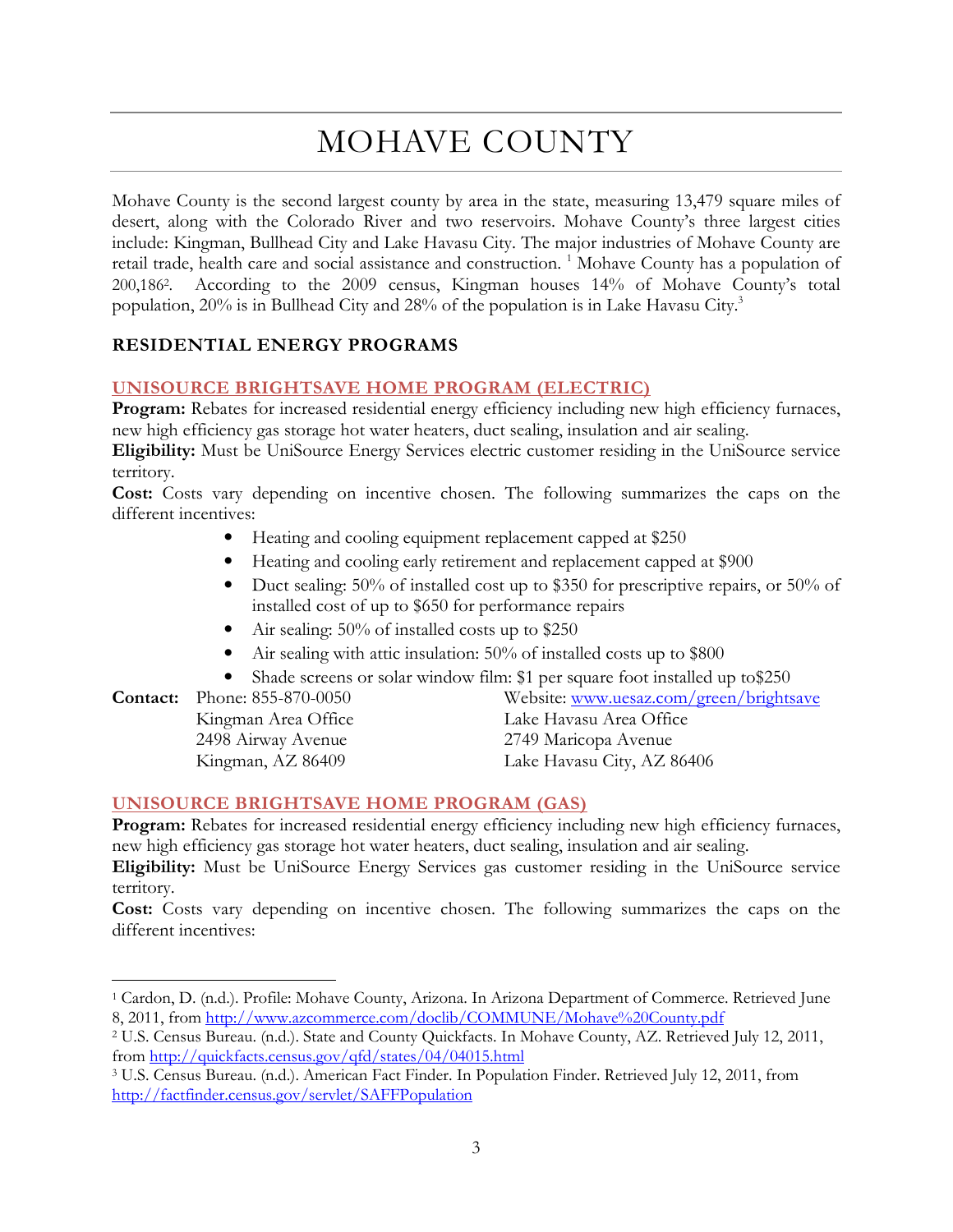The following rebates and incentives are available to UES gas customers\*.

- High efficiency furnace replacement: \$300 to \$500
- High efficiency gas water heater: \$50
- Duct sealing: 50% of installed cost up to \$350 for prescriptive repairs, or 50% of installed cost of performance repairs up to \$550
- Air sealing: 50% of installed cost up to \$250
- Air sealing and attic insulation: 50% of installed cost up to \$800
- For additional information on tax credits, please see the Federal Residential Energy Efficiency Tax Credit information

\*A detailed list of incentives, requirements, eligibility and maximum level of incentives will be provided to you on the day of your BrightSave Home energy analysis.

2498 Airway Avenue 2749 Maricopa Avenue

Contact: Phone: 855-870-0050 Website: www.uesaz.com/green/brightsave Kingman Area Office Lake Havasu Area Office Kingman, AZ 86409 Lake Havasu City, AZ 86406

# UNISOURCE TREES FOR YOU PROGRAM

Program: Rebates for the purchase of two qualified desert-adapted shade trees. Homes built before 1980 or homes with single-pane windows can receive up to four qualified desert-adapted trees: mesquite, blue palo verde, desert willow, chitalpa and desert museum.

Eligibility: Must be a UniSource Energy Services Electric customer, must plant trees within 15 feet of the structure on the west, east or south side, must agree to hold UniSource Energy Services harmless from all liability associated with the tree or tree planting, must plant trees at least 10 feet from sewer lines, 5 feet from water lines and 3 feet from utility lines, must not plant under any overhead utility lines and must not plant in public right-of-way without a permit and Blue Stake clearance.

Cost: Customers receive the rebate in form of a credit on their UniSource Energy Services bill for up to \$15.00 for each five gallon or larger tree purchased.

Contact: Phone: 877-837-4968 Website: www.uesaz.com/green/home/treesforyou.asp UniSource Energy Services Trees for You Program Mail Stop DS 502, P.O. Box 711 Tucson, AZ 8570

# UNISOURCE SOLAR HOT WATER AND SPACE HEATING

Program: Up front incentives for solar hot water and space heating in the form of a one time payment of \$750 plus \$0.25 per kilowatt hours to a maximum of \$1,750. The customer contacts one of the following approved contractors who will fill out the UniSource Solar Hot Water and Space Heating application. A UniSource agent will review the application for eligibility.

Eligibility: Must be a UniSource Energy Services gas or electric customer, the solar hot water/space heating system must be installed at a UniSource Energy Services service address, must purchase and install a qualified solar hot water/space heating system and the system must be located within in the UniSource certified service territory.

UniSource Contact: Phone: Kingman 928-681-8913 Lake Havasu City 928-505-7002 Website: http://www.uesaz.com/Green http://www.uesaz.com/Docs/RESTDocs/SolarWaterHeaterInstallers.pdf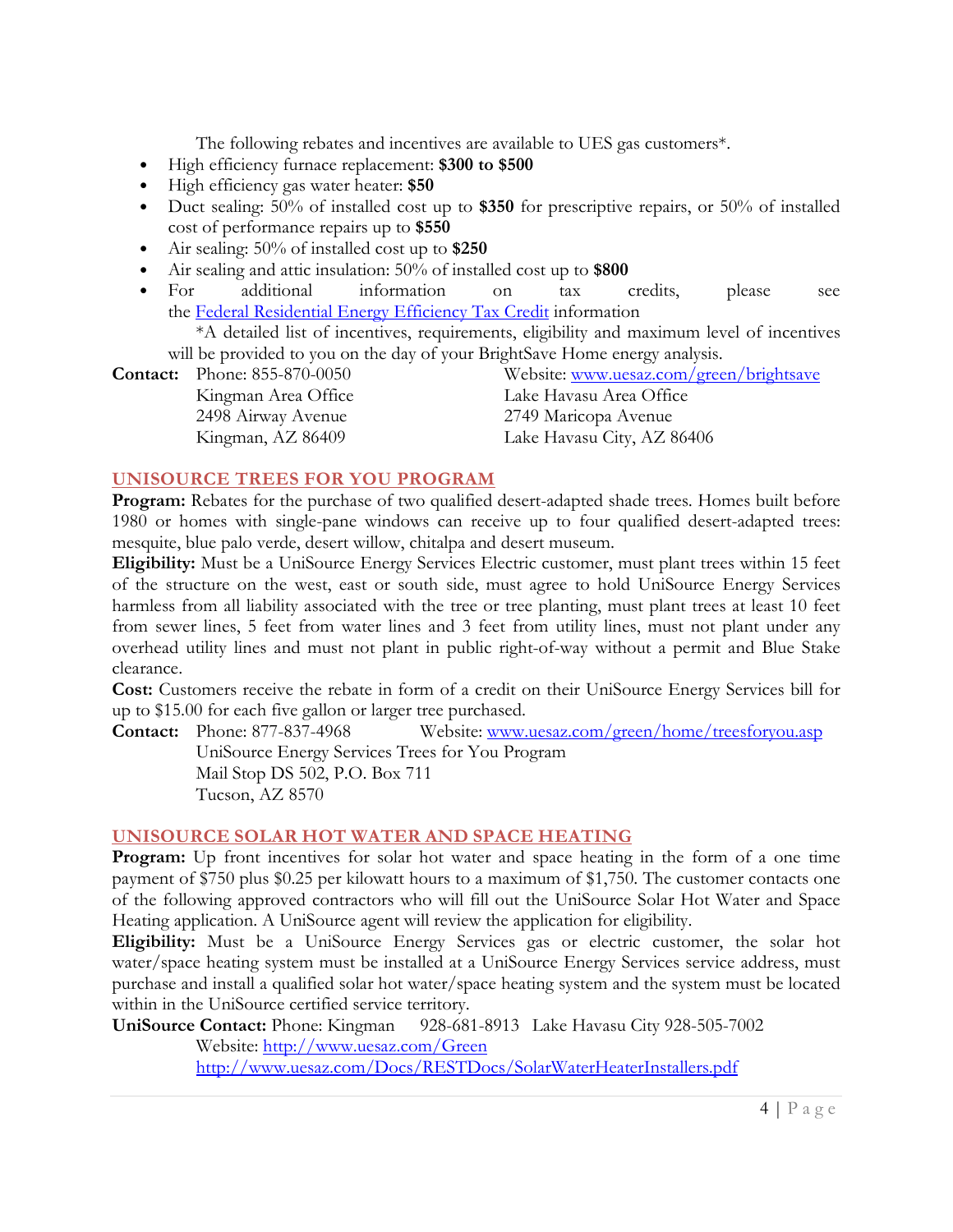#### WESTERN ARIZONA COUNCIL OF GOVERNMENTS WEATHERIZATION PROGRAM

Program: The program offers insulation, shading sun-exposed windows, air leak control measures, testing and maintenance of heating and cooling systems, duct sealing, installation of general energy and water efficiency measures as well as any additional energy conservation upgrades as identified by the energy auditor.

Eligibility: Must meet the following income based requirements:

- A family of 1 will have an annual income of no more than \$21,660
- A family of 2 will have an annual income of no more than \$29,140
- A family of 3 will have an annual income of no more than \$36,620
- A family of 4 will have an annual income of no more than \$44,100
- For each additional member add \$7,480

Cost: No cost

Contact: Phone: 928-782-1886 Website: www.wacog.com Western Arizona Council of Governments (WACOG)  $208$  N 4<sup>th</sup> Street Kingman, AZ 86401

#### MOHAVE ELECTRIC COOPERATIVE – HEAT PUMP REBATE PROGRAM

Program: Rebates for qualifying heat pump systems that are 2 tons or larger. Cost: Available rebates include:

- Heat pump (standard upgrade) up to \$150
- Heat pump (16 SEER or higher) up to \$200
- Heat pump (17 SEER or higher) up to \$250

Eligibility: Must be a Mohave Electric Cooperative customer and submit a copy of the equipment sales invoice or purchase order along with the rebate application.

Contact: Phone: 928-763-1100

Website: www.mohaveelectric.com Mohave Electric Cooperative 928 Hancock Road PO Box 1045 Bullhead City, AZ 86430

#### MOHAVE ELECTRIC COOPERATIVE – RENEWABLE ENERGY INCENTIVE PROGRAM

Program: Incentives to install photovoltaic and wind system on homes. Rebates for solar water heating are available only for residential systems.

Cost: Varies depending on incentive and system installed. The following summarizes the caps on the incentives: photovoltaic and wind systems 5 kilowatts and smaller receive \$2.00/watt, systems great than 5 watts up to 50 kilowatts receive \$2.00/W for the first 5 kilowatts then \$1.50 for each additional watt. Incentives of up to \$30,000 or 40% of cost, whichever is less.

Eligibility: Must be a Mohave Electric Cooperative customer. Must submit the application packet and corresponding forms.

**Contact:** Phone: (928) 758-0539 Email: **energysavings@mohaveelectric.com** Website: http://www.mohaveelectric.com Rebate Program Mohave Electric Cooperative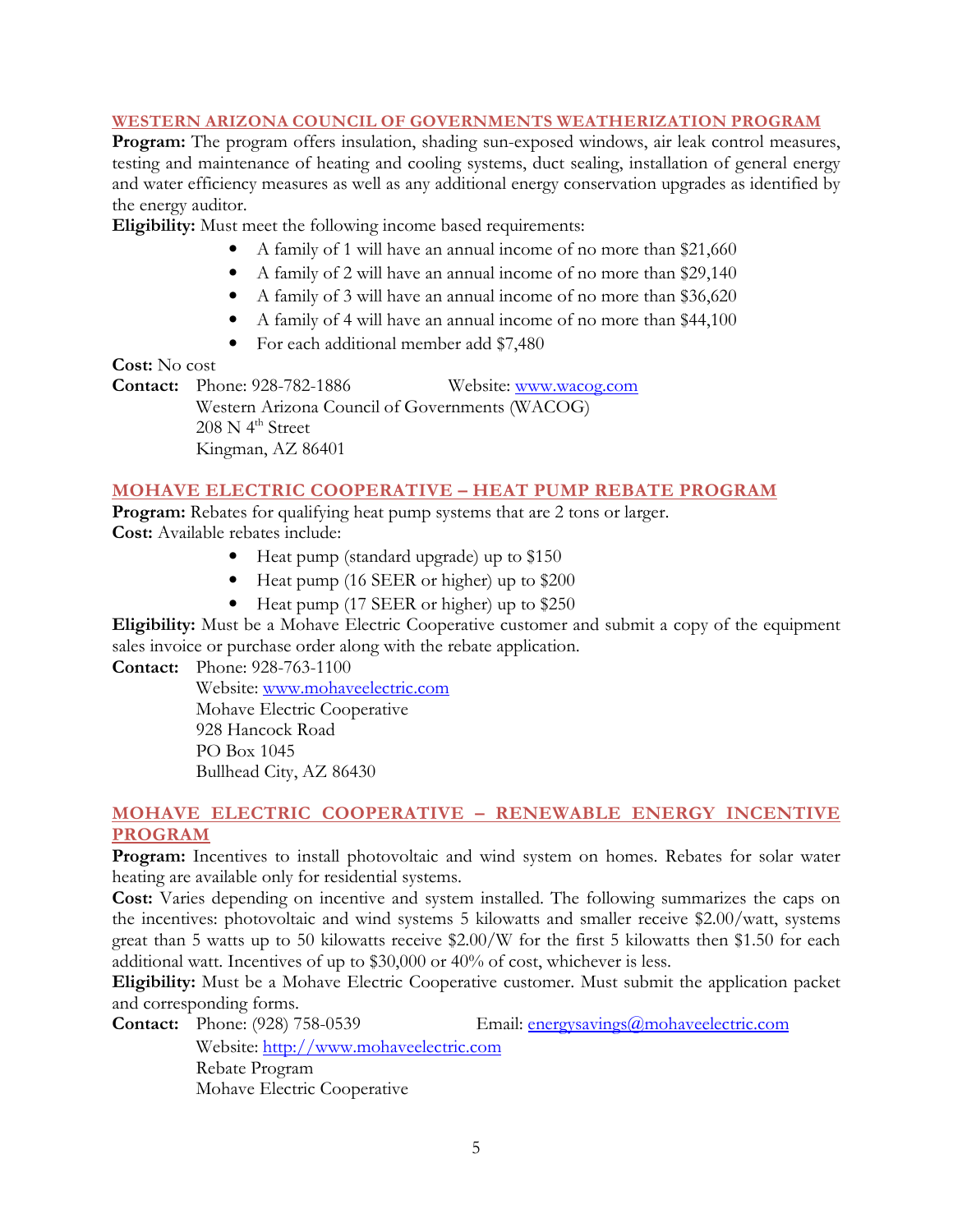Energy Management Department 928 Hancock Road PO Box 1045 Bullhead City, AZ 86430

# COMMERCIAL/NON-PROFIT/SCHOOLS ENERGY PROGRAMS

#### UNISOURCE COMMERCIAL ENERGY SOLUTIONS PROGRAM (ELECTRIC)

Program: Offers rebates for electronic appliances; refrigerator doors, freezer doors, refrigeration case evaporative fan controls, high efficiency fan motors, novelty cooler shutdown controllers, strip curtains, high efficiency light fixtures, equipment for AC units and heat pumps as well as programmable thermostats.

Eligibility: Must be a non-residential UniSource Energy Services electric customer. All K-12 schools within the UniSource Energy Services service areas are eligible.

**Cost:** Each business customer can receive up to \$10,000 in rebates per year for each calendar year that the program is in effect. The rebate maximum is 85% of the incremental measure costs.

**Contact:** Phone: 866-324-5506 Wesite: www.uesaz.com/green

 Email: commercialenergysolutions@us.kema.com UniSource Electric Commercial Energy Solutions 4350 East Irvington Road Mail Stop DS502 PO Box 711 Tucson, AZ 85702

#### UNISOURCE SMALL COMMERICAL PHOTOVOLATAIC SYSTEMS

Program: Incentives for small commercial photovoltaic (PV) systems. The customer contacts one of the UniSource approved contractors to fill out the UniSource Small Commercial Photovoltaic Systems application. A UniSource agent will then review the application for eligibility.

Eligibility: Systems can be up to 50 kilowatts AC (kWac). Up-Front Incentives are available for both grid-tied and off-grid systems up to 50 kWac. Must be a UniSource Energy Services customer, the photovoltaic system must be installed at a UniSource Energy Services service address and the customer must purchase and install a qualifying photovoltaic system.

Cost: Up-Front Incentive provides customers a one-time payment based on their system size, which is in watts per DC (direct current). In turn the customer signs a credit purchase agreement assigning UniSource Energy Services the Renewable Energy Credits (REC) for 20 years. A customer must cover at least 15% of total project costs.

Contact: Phone: Kingman 928-681-8913 Lake Havasu City 928-505-7002 Website: http://www.uesaz.com/Green/Business

# UNISOURCE LARGE COMMERCIAL PHOTOVOLTAIC SYSTEMS

Program: Incentive payments for commercial photovoltaic systems greater than 50 kilowatts AC (kWac). Performance-Based Incentives are available for grid-tied systems greater than 50 kW AC. The customer contacts an approved contractor who will fill out the UniSource Large Commercial Photovoltaic Systems application. A UniSource agent will then review the application for eligibility.

Eligibility: Must be a UniSource Energy Services customer, the photovoltaic system must be installed at a UniSource Energy Services service address and the customer must purchase and install a qualifying photovoltaic system.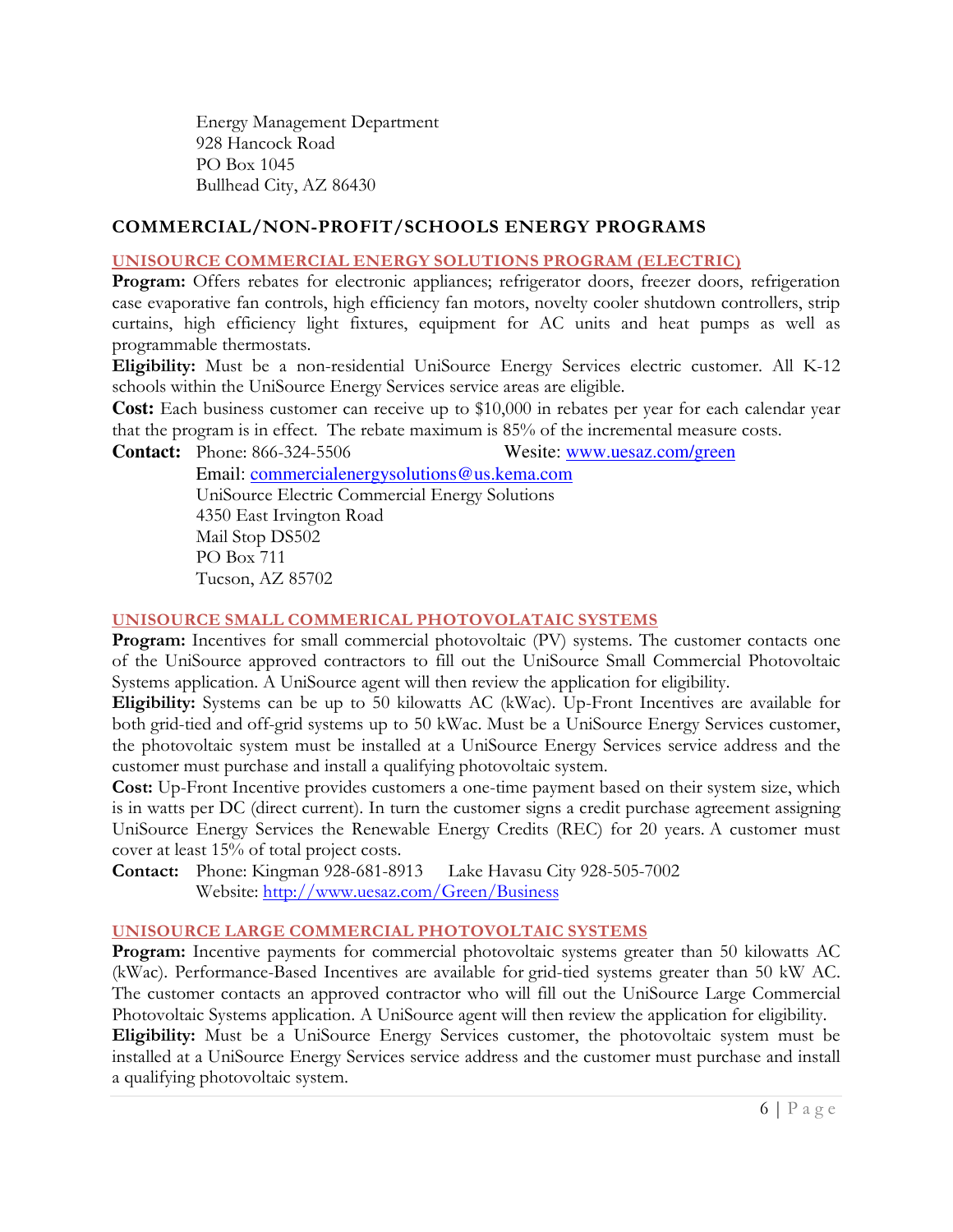Cost: Performance-Based Incentives provide customers with a long-term payment stream of from 10 to 20 years based upon customer selection. In turn the customer would sign a credit purchase agreement assigning UES the REC for the same number of years. Customer must cover at least 15% of total project costs.

Contact: Phone: Kingman 928-681-8913 Lake Havasu City 928-505-7002 Website: http://www.uesaz.com/Green/Business

#### UNISOURCE SOLAR DAYLIGHTING PROGRAM

Program: Solar daylighting is the use of natural light to illuminate interiors of buildings while reducing heat or energy produced from traditional lighting sources. The program offers incentives for high-performance skylights and daylighting control systems. Daylighting control systems consist of lighting and occupancy sensors to adjust the amount of light in the work space. The customer contacts one of the following approved contractors who will fill out the UniSource Solar Daylighting Program application. A UniSource agent will then review the application for eligibility.

Eligibility: Customer must install a qualified skylight or daylighting controls system, must be a UniSource Energy Services customer and the daylighting system must be installed at a UniSource Energy Services service address.

Cost: Once the UniSource Energy Services tax credits and incentives have been applied the customer must contribute at least 15% of the project cost.

Contact: Phone: Kingman 928-681-8913 Lake Havasu City 928-505-7002 Website: http://www.uesaz.com/Green/Business

#### UNISOURCE COMMERCIAL SOLAR POOL HEATING SYSTEMS

Program: Incentives for payments towards commercial solar pool heating systems.

Eligibility: Solar pool heating system must be installed at a UniSource Energy Services address, must purchase and install a qualifying solar pool heating system and must be a non-residential UniSource Energy Services customer and the solar pool heating system.

Cost: Incentive of \$750 plus \$0.50/kWh to a maximum of \$200,750. Customer must contribute at least 15% of the commercial solar pool heating systems project total cost.

Contact: Phone: Kingman – 928-681-8913 Lake Havasu City – 928-505-7002

 Website: http://www.uesaz.com/Green/Business Energy Services c/o UNS Electric, Inc PO Box 3099 Kingman, AZ 86402

# COCONINO COUNTY

With 18,661 square miles, Coconino is the largest county in Arizona and the second largest in the United States. It is characterized by rugged mountains, deep canyons and thick forests including Grand Canyon National Park. The major industries of Coconino County are accommodation and food services, education services and public administration.<sup>4</sup> Coconino County has a population of 134,421 people. According to the 2009 census, the largest cities by population in Coconino County

 4 Cardon, D. (n.d.). Profile: Coconino County, Arizona. In Arizona Department of Commerce. Retrieved June 8, 2011, from http://www.azcommerce.com/doclib/commune/coconino%20county.pdf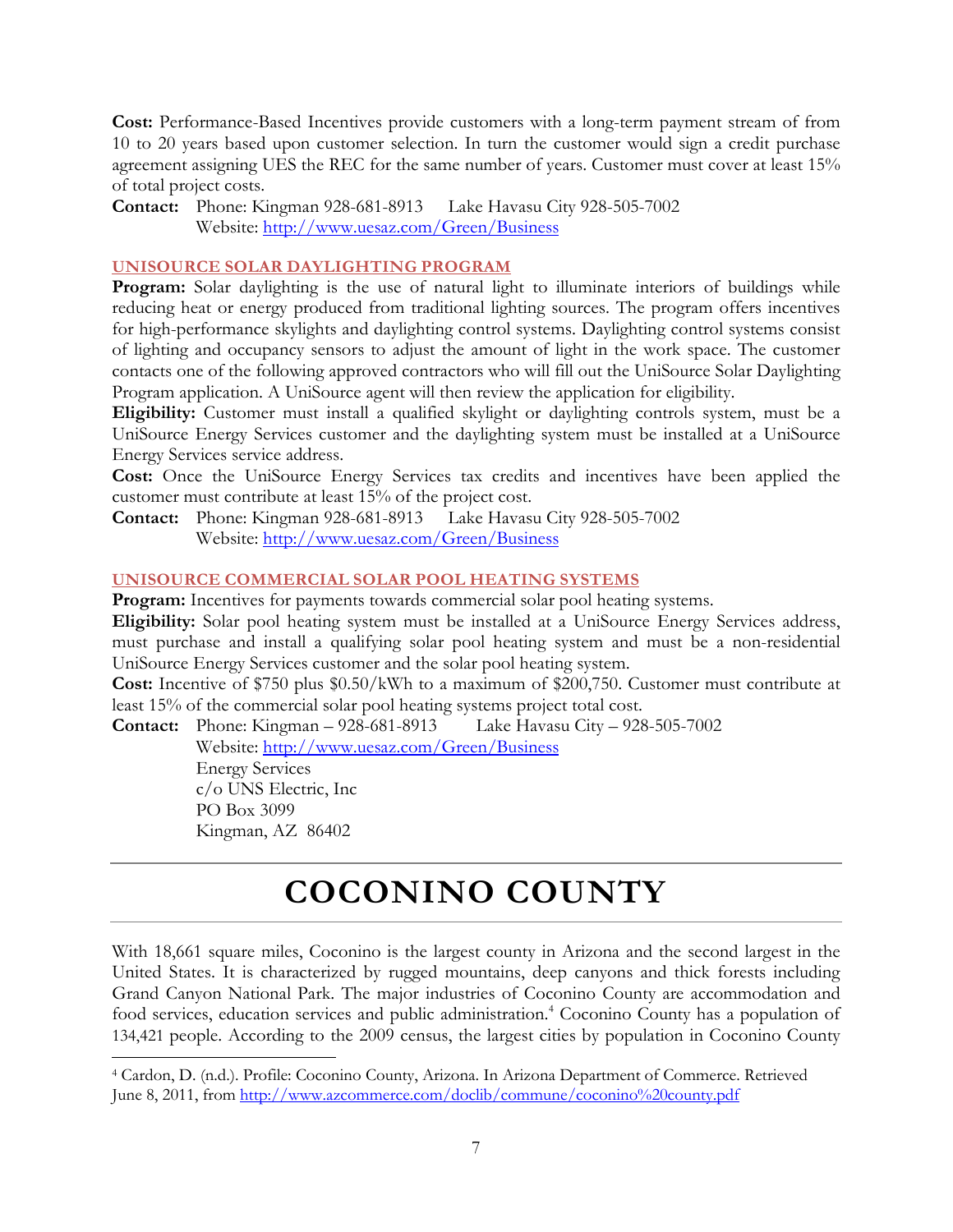are Flagstaff with 43%, Sedona with 19%, Page encompassing 12% and Williams with 5.5% of the Coconino County's total population.<sup>5</sup>

# RESIDENTIAL ENERGY PROGRAMS

#### FLAGSTAFF RESIDENTIAL ENERGY RETROFIT PROGRAM

Program: Residential energy retrofit services offered to help Flagstaff residents save money on utility bills through increased energy efficiency. Services may include: comprehensive energy audit of the home, carbon monoxide safety testing, furnace inspection as well as the installation of: carbon monoxide detectors, compact fluorescent light bulbs, high efficiency water fixtures, insulation of first five feed of hot water heater line, HVAC filter replacement, weather stripping, caulking, plumbing penetrations, outlet gaskets and duct sealing Estimated cost of all services is \$1,250.

Eligibility: Residence must be in Flagstaff city limits, must be primary residence, residents must have occupied home for at least 12 months, renters must obtain property manager authorization, resident must demonstrate legal US residency and the natural gas and electric utilities must be in residents name for at least 12 months.

Cost: The fee for service is determined by an income based sliding scale. The following are the costs for the retrofit program:

- Income of  $$0.00 49,000$  will pay \$25.00
- Income of  $$50,000 64,999$  will pay \$125.00
- Income of  $$65,000 64,999$  will pay \$375.00
- Income of  $$80,000 + will pay $625.00$

Contact: Phone: 928-213-3608 Email: sustainability@flagstaffaz.gov

 Website: www.flagstaff.az.gov/homes City of Flagstaff 211 W Aspen Avenue Flagstaff, AZ 86001

# UNISOURCE BRIGHTSAVE HOME PROGRAM (GAS)

Program: Rebates for increased residential energy efficiency including new high efficiency furnaces, new high efficiency gas storage hot water heaters, duct sealing, insulation and air sealing.

Eligibility: Must be UniSource Energy Services gas customer residing in the UniSource service territory.

Cost: Costs vary depending on incentive chosen. The following summarizes the caps on the different incentives:

The following rebates and incentives are available to UES gas customers\*.

- High efficiency furnace replacement: \$300 to \$500
- High efficiency gas water heater: \$50
- Duct sealing: 50% of installed cost up to \$350 for prescriptive repairs, or 50% of installed cost of performance repairs up to \$550
- Air sealing: 50% of installed cost up to \$250
- Air sealing and attic insulation: 50% of installed cost up to \$800

<sup>-</sup>5 U.S. Census Bureau. (n.d.). American Fact Finder. In Population Finder. Retrieved July 12, 2011, from http://factfinder.census.gov/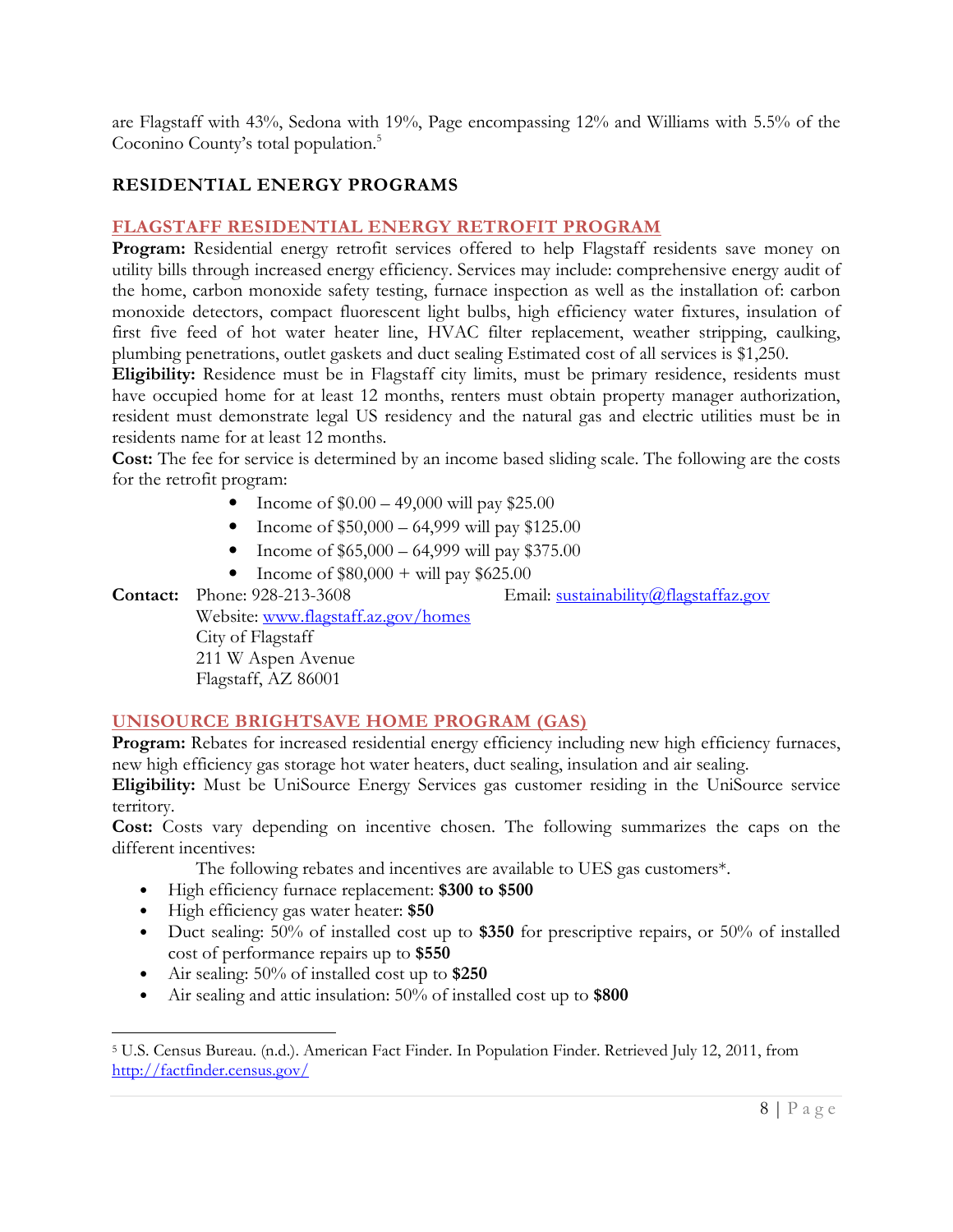• For additional information on tax credits, please see the Federal Residential Energy Efficiency Tax Credit information

\*A detailed list of incentives, requirements, eligibility and maximum level of incentives will be provided to you on the day of your BrightSave Home energy analysis.

Contact: Phone: 855-870-0050 Website: www.uesaz.com/green/brightsave Kingman Area Office Lake Havasu Area Office 2498 Airway Avenue 2749 Maricopa Avenue Kingman, AZ 86409 Lake Havasu City, AZ 86406

# APS HOME PERFORMANCE WITH ENERGY STAR CHECKUP

Program: Energy assessments of the residence followed by recommendations for energy efficiency improvements. Rebates for improvements include: sealing ductwork, mitigation of air leaks, attic insulation, shade screens, lighting as well as replacing the heating and cooling system, hot water heater or appliances with more energy efficient options.

Eligibility: Must be an APS customer residing in the APS service territory

Cost: \$99 for the initial energy performance assessment, other costs vary depending on rebates chosen. The following summarizes the caps on the different incentives:

- Duct sealing capped at \$250
- Air leak sealing capped at \$250
- Attic insulation capped at \$250
- Shade screens capped at \$250
- Heating and cooling systems capped at \$525
- Hot water heater rebates and tax credits can save up to 80% on installation

Contact: Phone: 877-850-8358 Website: www.aps.com/checkup APS Williams Office APS Flagstaff Office

 217 W Route 66 2250 East Huntington Drive Williams, AZ 86046 Flagstaff, AZ 86004-8931

#### COCONINO COUNTY RESIDENTIAL ENERGY EFFICIENCY RETROFIT PROGRAM

Program: Residential energy retrofit services offered to help residents of Coconino County save money on utility bills through increased energy efficiency. Energy retrofit services include the installation of: carbon monoxide detectors, compact fluorescent light bulbs, high efficiency water fixtures, insulation of first five feet of hot water heater line, HVAC filter replacement, weather stripping and caulking.

#### Cost: None

Eligibility: Requirements include: Residence is within Coconino County outside of Flagstaff city limits, must be a primary residence, renters need to obtain property manager authorization, resident must demonstrate legal US residency. Income based requirements:

- A family of 1 will have an annual income of no more than \$33,040
- A family of 2 will have an annual income of no more than \$37,760
- A family of 3 will have an annual income of no more than \$42,480
- A family of 4 will have an annual income of no more than \$47,200

Contact: Phone: 928-679-8167 or 1-877-679-7425 Email: energyconservation@coconino.az.gov Coconino County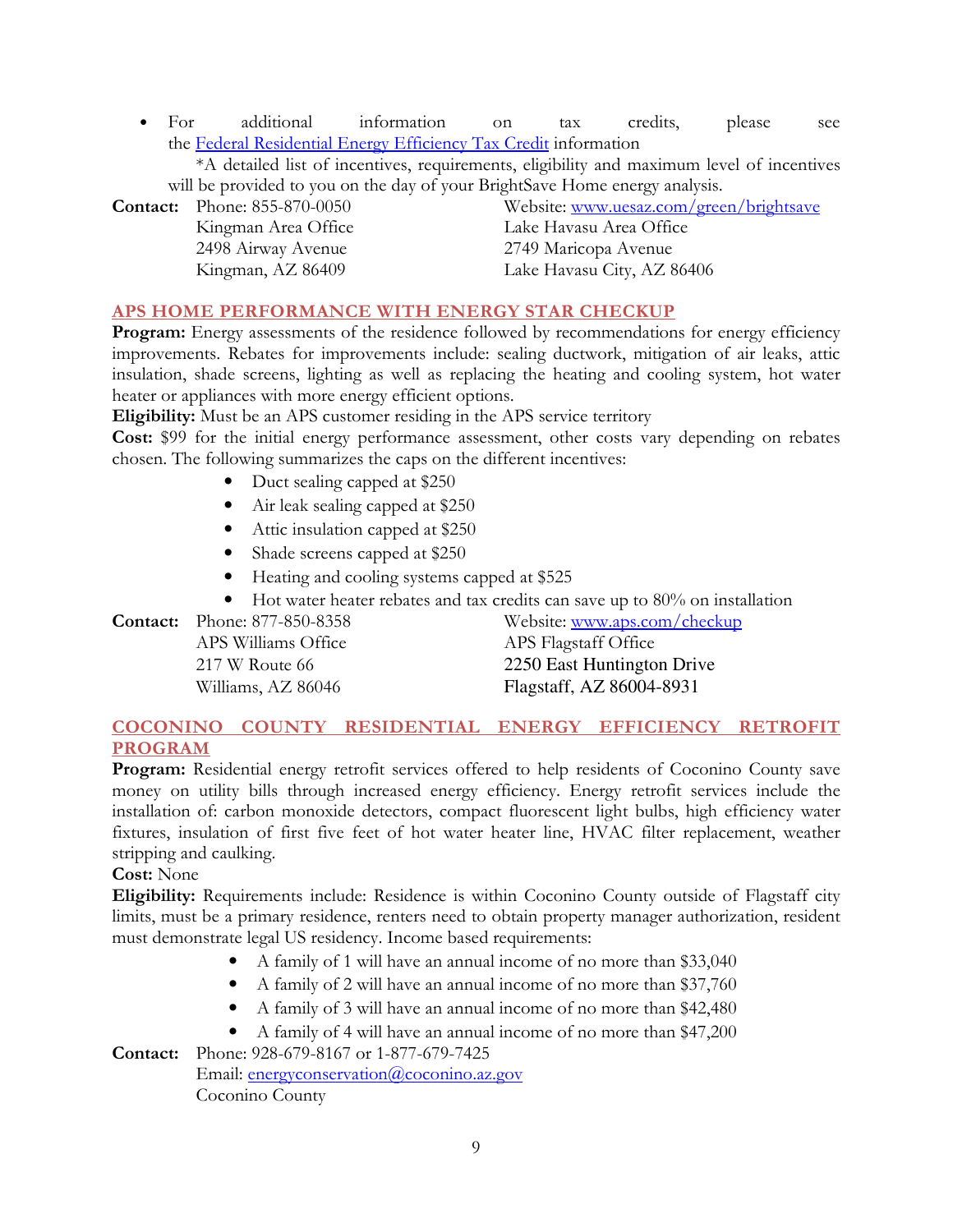2625 N. King Street CS 1036 Flagstaff, AZ 86004

#### NORTHERN ARIZONA COUNCIL OF GOVERNMENTS WEATHERIZATION ASSISATANCE PROGRAMS

Program: Services include an energy audit consisting of carbon monoxide testing, checking insulation and ductwork, measuring air flow and air pressure. Repairs might include: increasing ventilation between rooms, insulation, weather stripping, caulking, broken glass/window/door replacement, installation of interior storm windows, heating and cooling equipment repair or replacement and roof repairs.

Eligibility: Requirements include: Residence is within Coconino, Apache or Navajo county, renters must obtain property manager authorization, residence is not designated for clearance or acquisition within 12 months and resident must demonstrate legal US residency. Income based requirements:

- A family of 1 will have an annual income of no more than \$21,660
- A family of 2 will have an annual income of no more than \$29,140
- A family of 3 will have an annual income of no more than \$36,620
- A family of 4 will have an annual income of no more than \$44,100
- For each additional member add \$7,480

#### Cost: None

Contact: Phone: 928-774-3756 or 1-877-521-3500

 Website: www.nacog.org NACOG Weatherization 2463 N Walgreens Street Flagstaff, AZ 86004

#### COCONINO COUNTY SUSTAINABLE BUILDING PROGRAM

Program: Provides sustainable building consultation, resources, education and code support through sustainable building plan review prior to submission of building permits including code support for alternative building designs, an award program available to buildings and homes that meet the minimum requirements of the program's climate specific checklist, resources on sustainable building products, methods and services as well as through educational opportunities. Cost: No program fee

Eligibility: Must be a resident of Coconino County.

Contact: Phone: 928-679-8853 Email: aacheson@coconino.az.gov Website: coconino.az.gov/sustainablebuilding

# COMMERCIAL/NON-PROFIT/SCHOOLS ENERGY PROGRAMS

#### UNISOURCE COMMERCIAL ENERGY SOLUTIONS PROGRAM (GAS)

Program: Replaces inefficient natural gas fueled equipment with high-efficiency equipment. Incentives are provided for equipment commonly installed in the following five categories: furnaces, space heating, process boilers, water heaters and high efficiency griddles

Cost: Non-residential UniSource customers can receive up to \$8,000 per customer per calendar year for equipment installed; K-12 school districts can receive up to \$25,000 per calendar year.

Eligibility: Must be a non-residential UniSource Energy Services gas customer. Individual customer's rate schedule determines initial program eligibility. Energy efficient equipment purchased or work conducted prior to February 27, 2008 is not eligible for an incentive.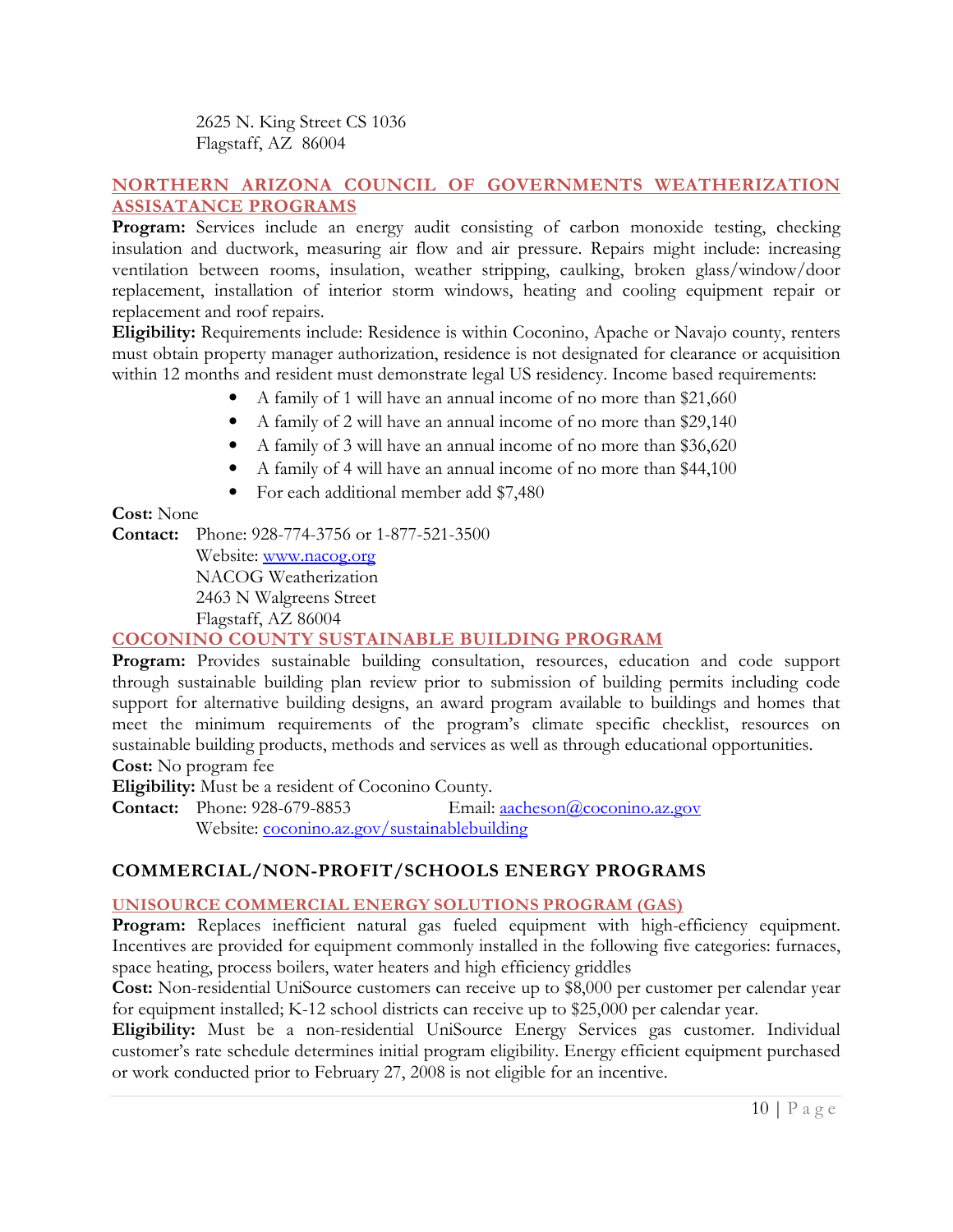Contact: Phone: 866-324-5506 Website: www.uesaz.com UNS Gas Commercial Energy Solutions 2001 North 3rd Street, Suite 106 Phoenix, AZ 85004

#### APS SOLUTIONS FOR BUSINESS PROGRAM

Program: Offers prescriptive, custom and technical assistance incentives to business customers for energy efficiency. Prescriptive incentives are available for equipment upgrades to lighting, cooling, HVAC testing and repair, refrigeration and motors, for retrofitting, major renovation or new construction. Custom Incentives are available for retrofit, major renovation and new construction measures not available through prescriptive incentives. Technical assistance and energy study incentives are available for customers to use in order to have design assistance, commission and retro commissioning for new or existing business facilities and for energy feasibility studies.

Eligibility: The "Express Solutions" is available to all schools in the APS service territory regardless of size and to APS business customers with a monthly per-site demand of 400 kW or less. Any nonresidential customer contributing to the Systems Benefit charge or the Demand Side Management Cost Adjustment charge, owners of non-residential buildings in the APS service territory that installs a qualifying energy efficiency measure resulting in lower energy use for the tenant (also an APS customer) the building qualifies.

Cost: Cost varies on incentives. The following summarizes incentive caps on the different measures:

- Prescriptive Retrofit capped at 75% of incremental measure cost
- Prescriptive New Construction capped at 75% of incremental measure cost
- Express Solutions Measures capped at 90% of incremental measure cost
- Custom Retrofit capped at 75% of incremental measure cost
- Custom New Construction capped at 75% of incremental measure cost
- Technical Assistance capped at 50% of study cost up to \$10,000
- Technical Assistance for retro-commissioning capped at 75% up to \$20,000
- EIS is capped at  $75\%$  up to \$12,000

Contact: Phone: 866-277-5605 Website: www.aps.com APS Solutions for Business 2001 North 3rd Street Suite 106 Phoenix, AZ 85004

# NAVAJO COUNTY

Navajo County is divided into two distinct parts by the Mogollon Rim. The high country in the northern part of the county is arid and desert-like while the southern part is a heavily wooded, rocky mountain area. Navajo County's principle industries are mining and construction, educational and health services and professional and business services. 6 Navajo County has a total population of

<sup>6</sup> Cardon, D. (n.d.). Profile: Navajo County, Arizona. In Arizona Department of Commerce. Retrieved June 8, 2011, from http://www.azcommerce.com/doclib/COMMUNE/Navajo%20County.pdf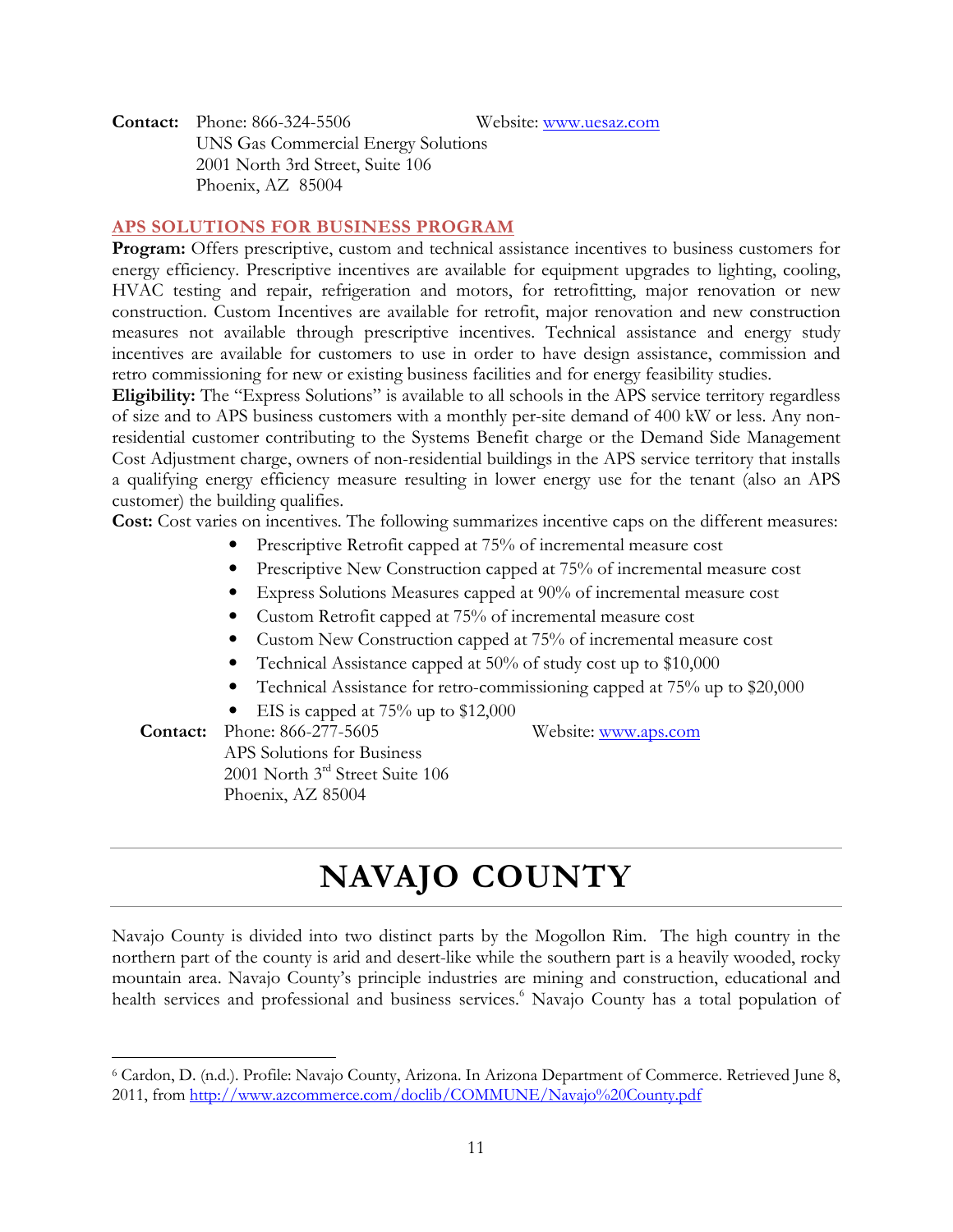107,449.<sup>7</sup> The three most populous areas of Navajo County are Fort Apache which encompasses 12%, Show Low with 11% and Winslow with 9% of the county's total population.  $8107,449$ .

# RESIDENTIAL ENERGY PROGRAMS

# UNISOURCE BRIGHTSAVE HOME PROGRAM (GAS)

Program: Rebates for increased residential energy efficiency including new high efficiency furnaces, new high efficiency gas storage hot water heaters, duct sealing, insulation and air sealing.

Eligibility: Must be UniSource Energy Services gas customer residing in the UniSource service territory.

Cost: Costs vary depending on incentive chosen. The following summarizes the caps on the different incentives:

The following rebates and incentives are available to UES gas customers\*.

- High efficiency furnace replacement: \$300 to \$500
- High efficiency gas water heater: \$50
- Duct sealing: 50% of installed cost up to \$350 for prescriptive repairs, or 50% of installed cost of performance repairs up to \$550
- Air sealing: 50% of installed cost up to \$250
- Air sealing and attic insulation: 50% of installed cost up to \$800
- For additional information on tax credits, please see the Federal Residential Energy Efficiency Tax Credit information

\*A detailed list of incentives, requirements, eligibility and maximum level of incentives will be provided to you on the day of your BrightSave Home energy analysis.<br>Contact: Phone: 855-870-0050 Website: www.uesaz.com/gree

2498 Airway Avenue 2749 Maricopa Avenue Show Low Area Office 1480 N  $16^{th}$  Street

Show Low, AZ 85901

Website: www.uesaz.com/green/brightsave Kingman Area Office Lake Havasu Area Office Kingman, AZ 86409 Lake Havasu City, AZ 86406 Contact: Phone: 855-870-0050 Website: www.uesaz.com/green/brightsave

# APS HOME PERFORMANCE WITH ENERGY STAR CHECKUP

Program: The customer contacts one of the following approved contractors to receive an energy assessment of the residence which is followed by recommendations for energy efficiency improvements. Rebates for improvements include: sealing ductwork, mitigation of air leaks, attic insulation, shade screens, lighting as well as replacing the heating and cooling system, hot water heater or appliances with more energy efficient options.

Eligibility: Must be an APS customer residing the APS service territory

<sup>-</sup>7 U.S. Census Bureau. (n.d.). State and County Quickfacts. In Navajo County, AZ. Retrieved July 12, 2011, from http://quickfacts.census.gov/qfd/states/04/04017.html

<sup>8</sup> Cardon, D. (n.d.). Profile: Navajo County, Arizona. In Arizona Department of Commerce. Retrieved June 8, 2011, from http://www.azcommerce.com/doclib/COMMUNE/Navajo%20County.pdf.

<sup>9</sup> U.S. Census Bureau. (n.d.). State and County Quickfacts. In Navajo County, AZ. Retrieved July 12, 2011, from http://quickfacts.census.gov/qfd/states/04/04017.html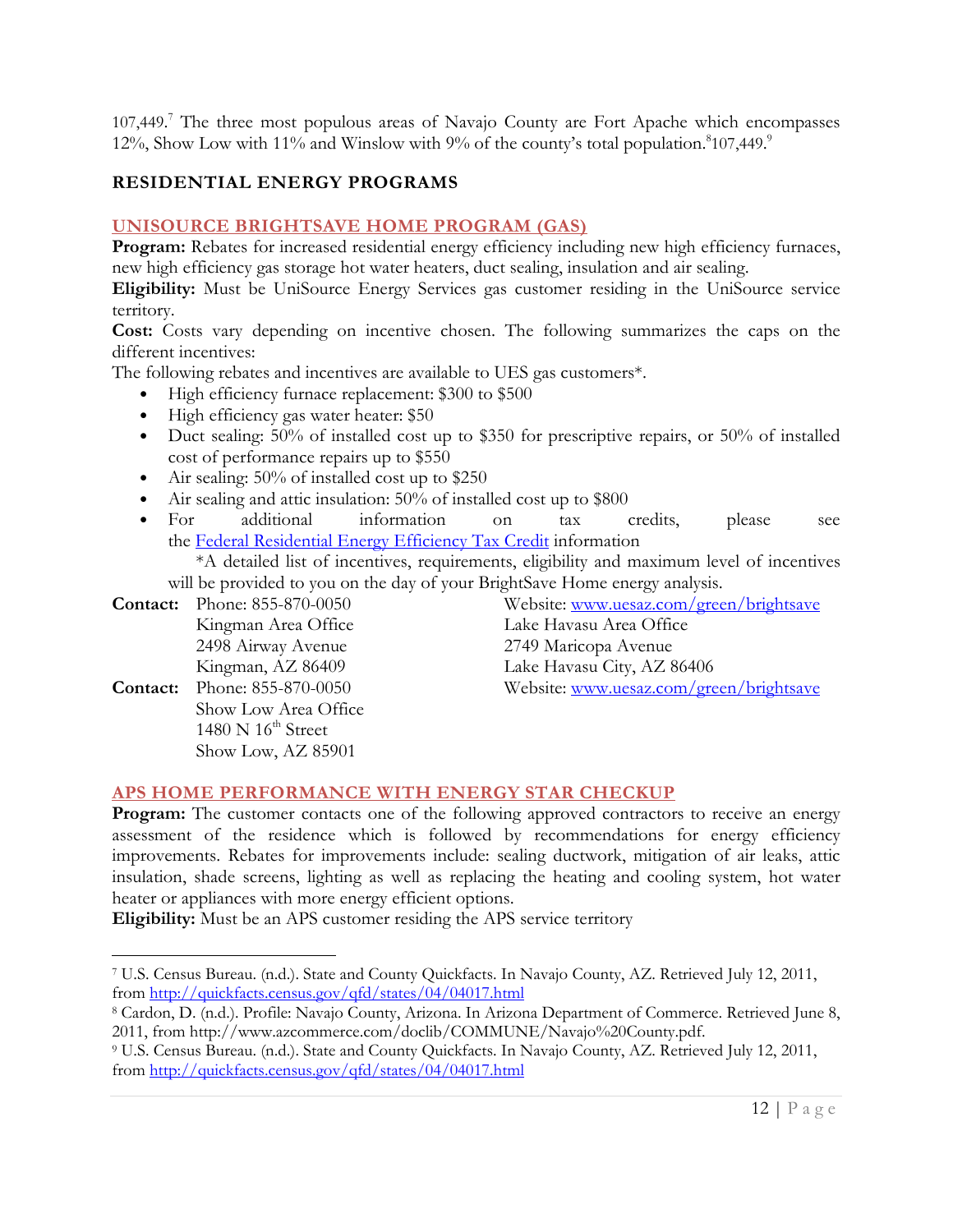Cost: \$99 for the initial energy performance assessment, other costs vary depending on rebates chosen. The following summarizes the caps on the different incentives:

- Duct sealing capped at \$250
- Air leak sealing capped at \$250
- Attic insulation capped at \$250
- Shade screens capped at \$250
- Heating and cooling systems capped at \$525
- Hot water heater rebates and tax credits can save up to 80% on installation<br>me: 877-850-8358 Website: www.aps.com/checkup

**Contact:** Phone: 877-850-8358

#### NAVAJO TRIBAL UTILITY AUTHORITY SOLAR ENERGY PROGRAM

Program: Installation of solar photovoltaic systems on residences that do not have access to the electric power grid.

Cost: There is no fee for installation, depending on the system chosen there will either be a monthly fee until the 15 year contract between customer and Navajo Tribal Authority is completed, or a tariff rate will be charged monthly to the customer.

Eligibility: Customers must complete a Residential Service Application and provide it along with the following documents: home site lease, income verification, map showing location of residence, certificate of housewiring compliance, customer meter request, service entrance checklist and utilities right of way agreement.

Contact: Navajo Utility Tribal Authority Terry Battiest Phone: 928-729-6263 Email: terryb@ntua.com

 Terry Battiest, Renewable Energy Specialist Post Office Box #170 Fort Defiance, AZ 86504

# SOUTHWEST GAS ARIZONA HIGH-EFFICIENCY NATURAL GAS RESIDENTIAL REBATE PROGRAM

Program: Offers rebates on the purchase of qualifying natural gas storage and tankless water heaters, clothes washers, natural gas clothes dryers, programmable thermostats and smart low-flow showerheads

Cost: Varies depending on rebate chosen. The following summarizes the caps on the different incentives:

- Natural gas storage water heater capped at \$75
- Natural gas tankless water heater capped at \$200
- Clothes washer capped at \$95
- Natural gas clothes dryer capped at \$30
- Programmable thermostat capped at \$20
- Smart low flow showerhead capped at \$20

Eligibility: Must be a Southwest Gas natural gas customer, rebate amount cannot exceed purchase price, customers may only qualify for 2 rebates, all applications must be post marked by December 15, 2011 and must purchase qualifying equipment. Along with the completed, signed rebate application that includes the customer's Southwest Gas account number. Must submit a copy of the invoice(s) (or receipt) that lists where the equipment was purchased, the date(s) of purchase, and model number(s). Appliance(s) must be installed prior to the payment of any rebate.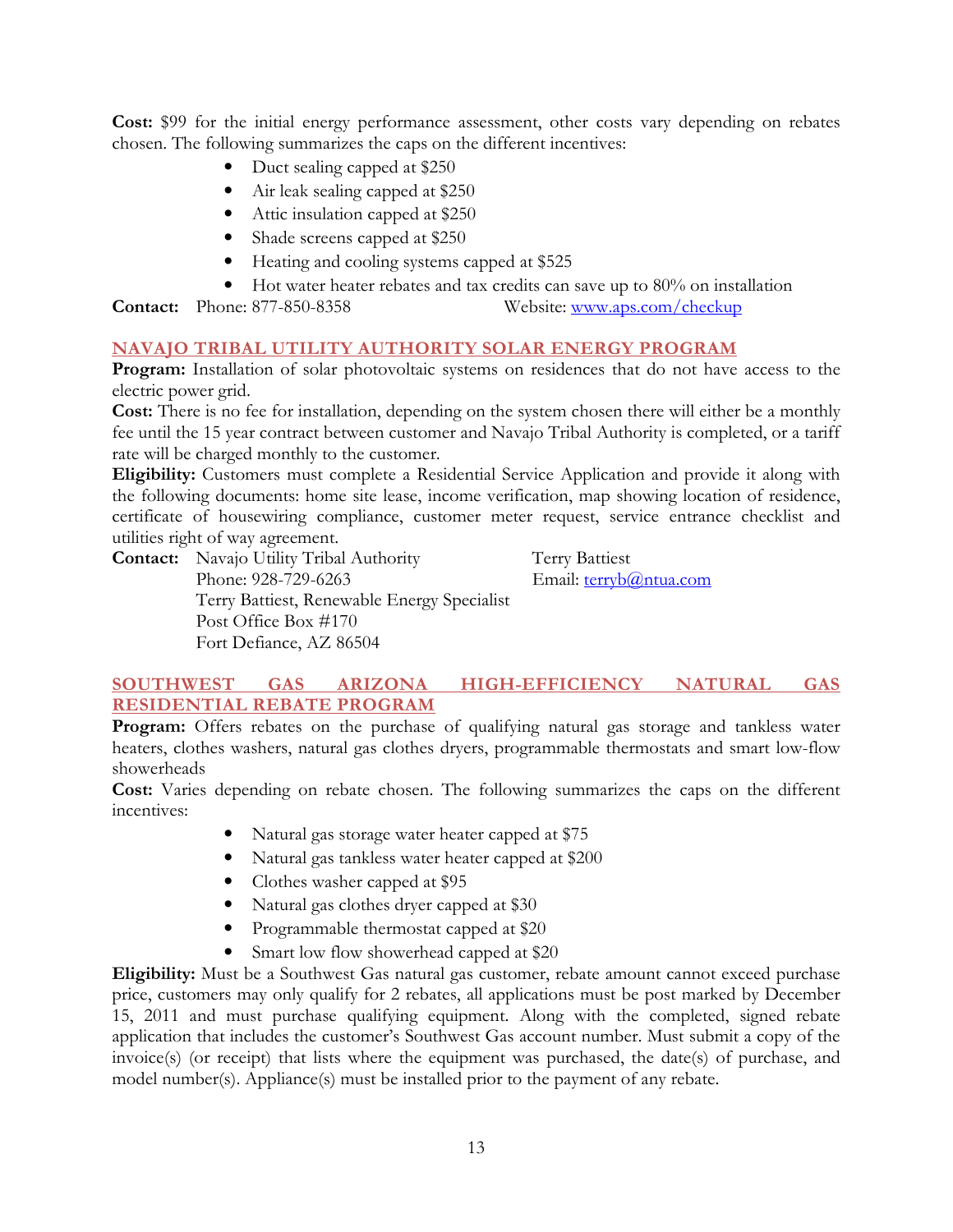Contact: Phone: 1-866-802-7790 Email: swgrebates@egia.org Website: http://www.conservationrebates.com/programs Arizona High-Efficiency Natural Gas Residential Rebate Program 3800 Watt Avenue Suite 105 Sacramento, CA 95821

# NORTHERN ARIZONA COUNCIL OF GOVERNMENTS WEATHERIZATION ASSISATANCE PROGRAMS

Program: Services include an energy audit consisting of carbon monoxide testing, checking insulation and ductwork, measuring air flow and air pressure. Repairs might include: increasing ventilation between rooms, insulation, weather stripping, caulking, broken glass/window/door replacement, installation of interior storm windows, heating and cooling equipment repair or replacement and roof repairs.

Eligibility: Residence must be within Coconino, Apache or Navajo county, renters must obtain property manager authorization, residence is not designated for clearance or acquisition within 12 months and resident must demonstrate legal US residency.

Income based requirements:

- A family of 1 will have an annual income of no more than \$21,660
- A family of 2 will have an annual income of no more than \$29,140
- A family of 3 will have an annual income of no more than \$36,620
- A family of 4 will have an annual income of no more than \$44,100
- For each additional member add \$7,480

Cost: None

Contact: Phone: 928-774-3756 or 1-877-521-3500 Website: www.nacog.org NACOG Weatherization 2463 N Walgreens Street Flagstaff, AZ 86004

# COMMERCIAL/NON-PROFIT/SCHOOLS ENERGY PROGRAMS

# SOUTHWEST GAS HIGH-EFFICIENCY NATURAL GAS COMMERICAL REBATE PROGRAM

**Program:** Rebates on the purchase and installation of new, qualifying natural gas storage and tankless water heaters, griddles, steamers, fryers, and combination ovens.

Cost: Varies depending on rebate chosen. The following summarizes the caps on different rebates:

- Storage water heater rebate of 50% of purchase price up to \$1,200
- Tankless water heater rebate of 50% of purchase price up to \$300
- Griddle rebate of 50% of purchase price up to \$1,500
- Steamer rebate of 50% of purchase price up to \$1,100
- Fryer rebate of 50% of purchase price up to \$1,800
- Combination oven rebate of 50% of purchase price up to \$3,000

Eligibility: Must be a Southwest Gas natural gas customer, must purchase qualifying equipment, rebate cannot exceed purchase price and all applications must be post marked by December 15, 2011. Submit a copy of the invoice(s) (or receipt) that lists where the equipment was purchased, the date(s) of purchase, and model number(s). Appliance(s) must be installed prior to the rebate.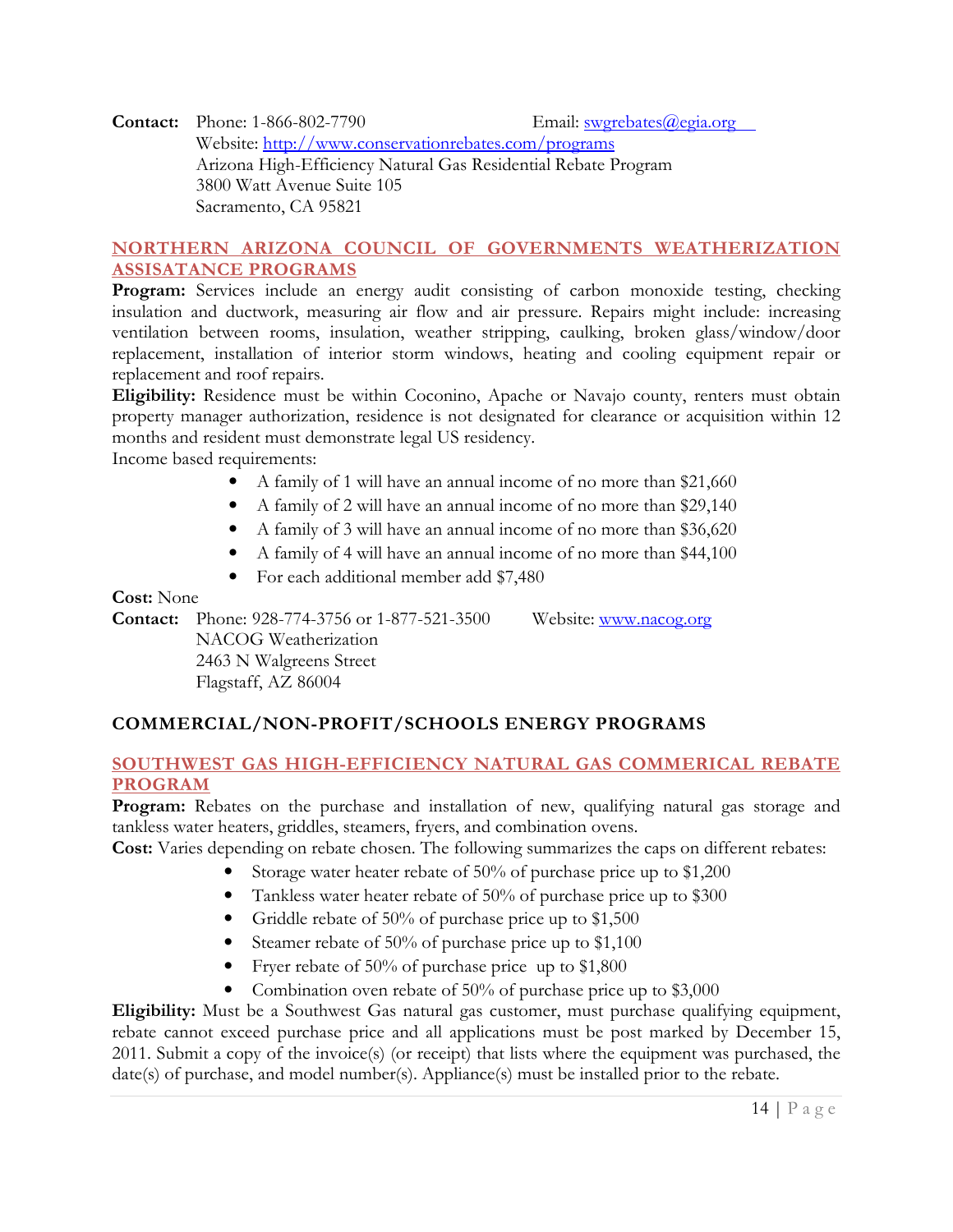Contact: Phone: 1-866-802-7790 Email: swgrebates@egia.org Website: http://www.conservationrebates.com/programs Arizona High-Efficiency Natural Gas Residential Rebate Program 3800 Watt Ave. Ste 105 Sacramento, CA 95821

# SOUTHWEST GAS LARGE COMMERCIAL ENERGY EFFICIENT BOILER PROGRAM

Program: Offers equipment and boiler maintenance services including: boiler tune-up, modulating burner control,  $O_2$  trip control pad, steam trap survey and steam trap replacement/part.

Cost: Varies depending on rebate chosen. The following summarizes the caps on different rebates:

- Boiler tune up rebate of 75% of total cost up to \$375
- Modulating burner control rebate of 25% of total cost up to \$5,000
- $O_2$  trim control pad rebate of 25% of total cost up to \$5,000
- Stream trap survey rebate of 25% of total cost up \$250
- Stream trap replacement part rebate of up 25% of total cost up to \$250 per trap with a maximum \$10,000 per facility
- New boiler rebate of 50% of total costs or \$20,000

Eligibility: Must be a large commercial Southwest Gas natural gas customer, applications must be post marked by December 15, 2011. Submit a copy of your invoice(s) (or receipt) that lists where the equipment was purchased, the date(s) of purchase, and model number(s). Appliance(s) must be installed prior to the payment of any rebate.

Contact: Phone: 1-800-654-2765 Email: kevin.camp@swgas.com

 Website: http://www.swgas.com/efficiency/az/boiler.php Southwest Gas Corporation P.O. Box 98510, LVB-105 Las Vegas, NV 89193-851

# SOUTHWEST GAS COMBINED HEAT AND POWER PROGRAM

Program: Incentives for the installation of combined heat and power systems. Cost: Varies depending on the incentive. The following summarizes the caps on different incentives:

- Minimum fuel efficiency of 70% will receive \$500/kW
- Minimum fuel efficiency of 65% will receive \$450/kW
- Minimum fuel efficiency of 60% will receive \$400/kW

Eligibility: Must be an industrial or commercial Southwest Gas customer in Arizona

Contact: Phone: 520-794-643 Email: kevin.camp@swgas.com

 Website: http://www.swgas.com/efficiency/az/boiler.php Kevin Camp Southwest Gas Corporation P.O. Box 98510, LVB-105 Las Vegas, NV 89193-8510

# UNISOURCE COMMERCIAL ENERGY SOLUTIONS PROGRAM (GAS)

Program: Replaces inefficient natural gas fueled equipment with high-efficiency equipment. Incentives are provided for equipment commonly installed in the following five categories: furnaces, space heating, process boilers, water heaters and high efficiency griddles.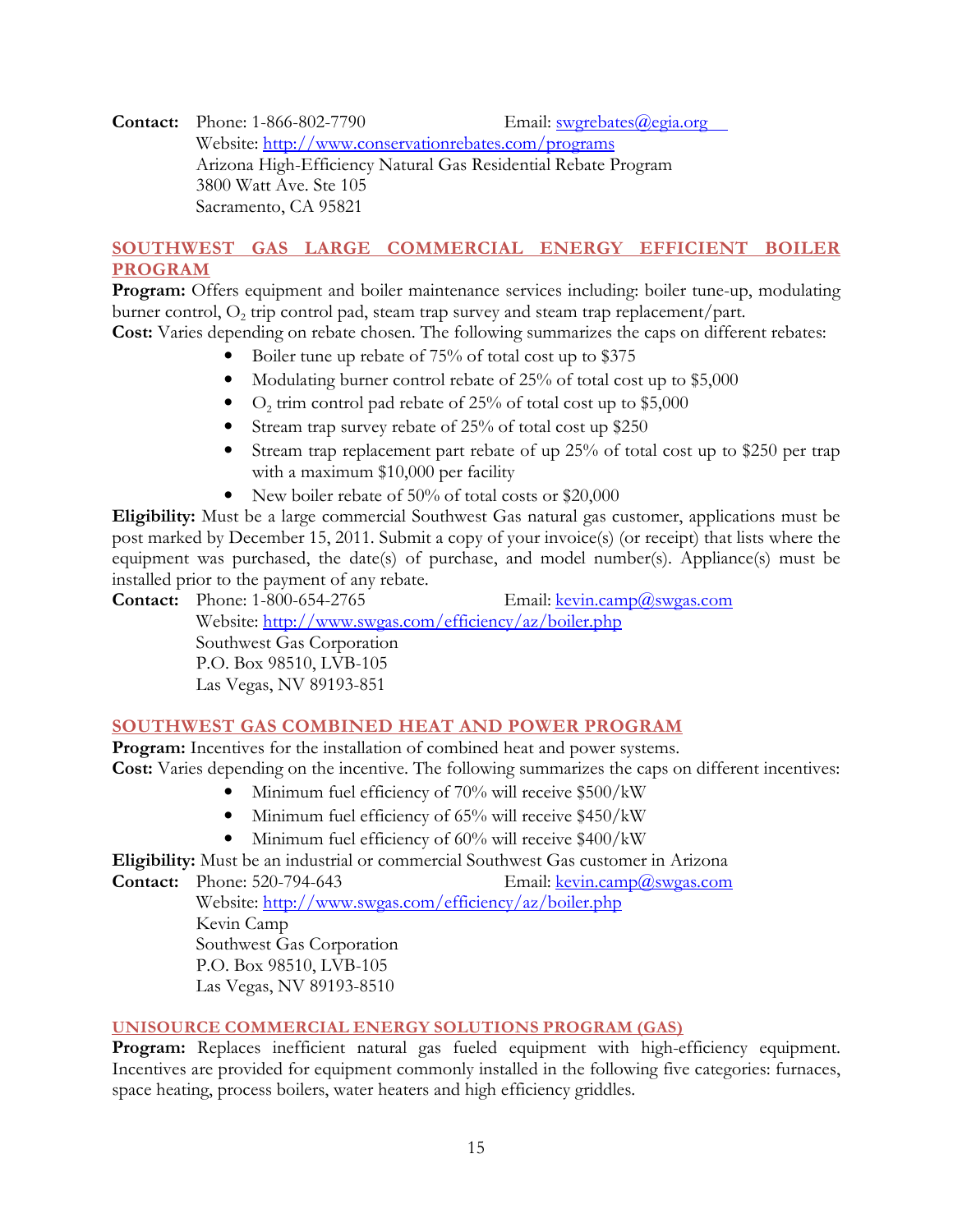Cost: Non-residential UniSource customers can receive up to \$8,000 per customer per calendar year for equipment installed; K-12 school districts can receive up to \$25,000 per calendar year.

Eligibility: Must be a non-residential UniSource Energy Services gas customer. A customer's rate schedule will determine initial program eligibility. Energy efficient equipment purchased, contracted for or work conducted prior to February 27, 2008 is not eligible for an incentive.

**Contact:** Phone: 866-324-5506 Fax: 1-866-277-5604

Website: www.uesaz.com Email: commercialenergysolutions@us.kema.com UNS Gas Commercial Energy Solutions 2001 North 3rd Street, Suite 106 Phoenix, AZ 85004

#### APS SOLUTIONS FOR BUSINESS PROGRAM

Program: Offers prescriptive, custom and technical assistance incentives to business customers for energy efficiency. Prescriptive incentives are available for equipment upgrades to lighting, cooling, HVAC testing and repair, refrigeration and motors, for retrofitting, major renovation or new construction. Custom Incentives are available for retrofit, major renovation and new construction measures not available through prescriptive incentives. Technical assistance and energy study incentives are available for customers to use in order to have design assistance, commission and retro commissioning for new or existing business facilities and for energy feasibility studies.

Eligibility: The "Express Solutions" is available to all schools in the APS service territory regardless of size and to APS business customers with a monthly per-site demand of 400 kW or less. Any nonresidential customer contributing to the Systems Benefit charge or the Demand Side Management Cost Adjustment charge, owners of non-residential buildings in the APS service territory that installs a qualifying energy efficiency measure resulting in lower energy use for the tenant (also an APS customer) the building qualifies.

Cost: Cost varies on incentives chosen. The following summarizes the caps on the different incentives:

- Prescriptive Retrofit capped at 75% of incremental measure cost
- Prescriptive New Construction capped at 75% of incremental measure cost
- Express Solutions Measures capped at 90% of incremental measure cost
- Custom Retrofit capped at 75% of incremental measure cost
- Custom New Construction capped at 75% of incremental measure cost
- Technical Assistance capped at 50% of study cost up to \$10,000
- Technical Assistance for retro-commissioning capped at 75% up to \$20,000
- EIS is capped at  $75\%$  up to \$12,000

Contact: Phone: 866-277-5605 Website: www.aps.com

 APS Solutions for Business 2001 North 3rd Street Suite 106 Phoenix, AZ 85004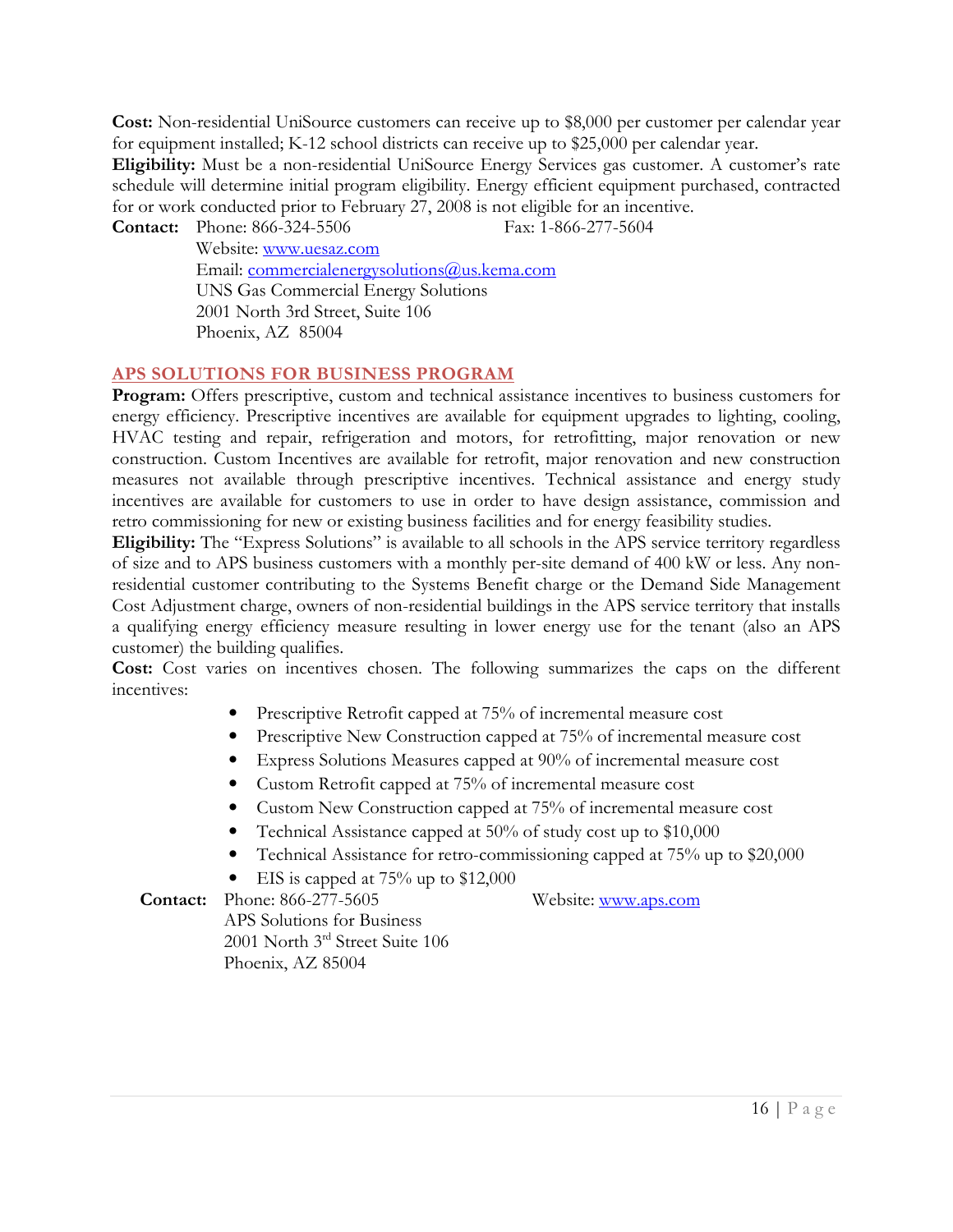# APACHE COUNTY

Apache County is 11,216 square miles, made up of the White Mountains contrasted with dry plateaus. The total population of Apache County is 71,518<sup>10</sup> . The Apache and Navajo Indian reservations make up more than 65.4%, the cities of Eager and St. Johns make up 6% and 5% of the total population. The major industries in Apache County are private service providing, trade, transportation and utilities.<sup>11</sup>

# RESIDENTIAL ENERGY PROGRAMS

#### NAVAJO TRIBAL UTILITY AUTHORITY SOLAR ENERGY PROGRAM

Program: Installation of solar photovoltaic systems on residences that do not have access to the electric power grid.

Cost: There is no fee for installation, depending on the system chosen there will either be a monthly fee until the 15 year contract between customer and Navajo Tribal Authority is completed, or a tariff rate will be charged monthly to the customer.

Eligibility: Customers must complete a Residential Service Application and provide it along with the following documents: home site lease, income verification, map showing location of residence, certificate of housewiring compliance, customer meter request, service entrance checklist and utilities right of way agreement.

Contact: Navajo Utility Tribal Authority Terry Battiest Phone: 928-729-6263 Email: terryb@ntua.com Terry Battiest, Renewable Energy Specialist Post Office Box #170 Fort Defiance, AZ 86504

NORTHERN ARIZONA COUNCIL OF GOVERNMENTS WEATHERIZATION ASSISATANCE PROGRAMS

Program: Services include an energy audit consisting of carbon monoxide testing, checking insulation and ductwork, measuring air flow and air pressure. Repairs might include: increasing ventilation between rooms, insulation, weather stripping, caulking, broken glass/window/door replacement, installation of interior storm windows, heating and cooling equipment repair or replacement and roof repairs.

Eligibility: Other eligibility requirements include: residence is within Coconino, Apache or Navajo county, renters must obtain property manager authorization, residence is not designated for clearance or acquisition within 12 months and resident must demonstrate legal US residency. Income based requirements:

- A family of 1 will have an annual income of no more than \$21,660
- A family of 2 will have an annual income of no more than \$29,140
- A family of 3 will have an annual income of no more than \$36,620
- A family of 4 will have an annual income of no more than \$44,100

<sup>10</sup> U.S. Census Bureau. (n.d.). State and County Quickfacts. In Apache County, AZ. Retrieved July 12, 2011, from http://quickfacts.census.gov/qfd/states/04/04001.html

<sup>11</sup> Cardon, D. (n.d.). Profile: Apache County, Arizona. In Arizona Department of Commerce. Retrieved June 8, 2011, from http://www.azcommerce.com/doclib/commune/apache%20county.pdf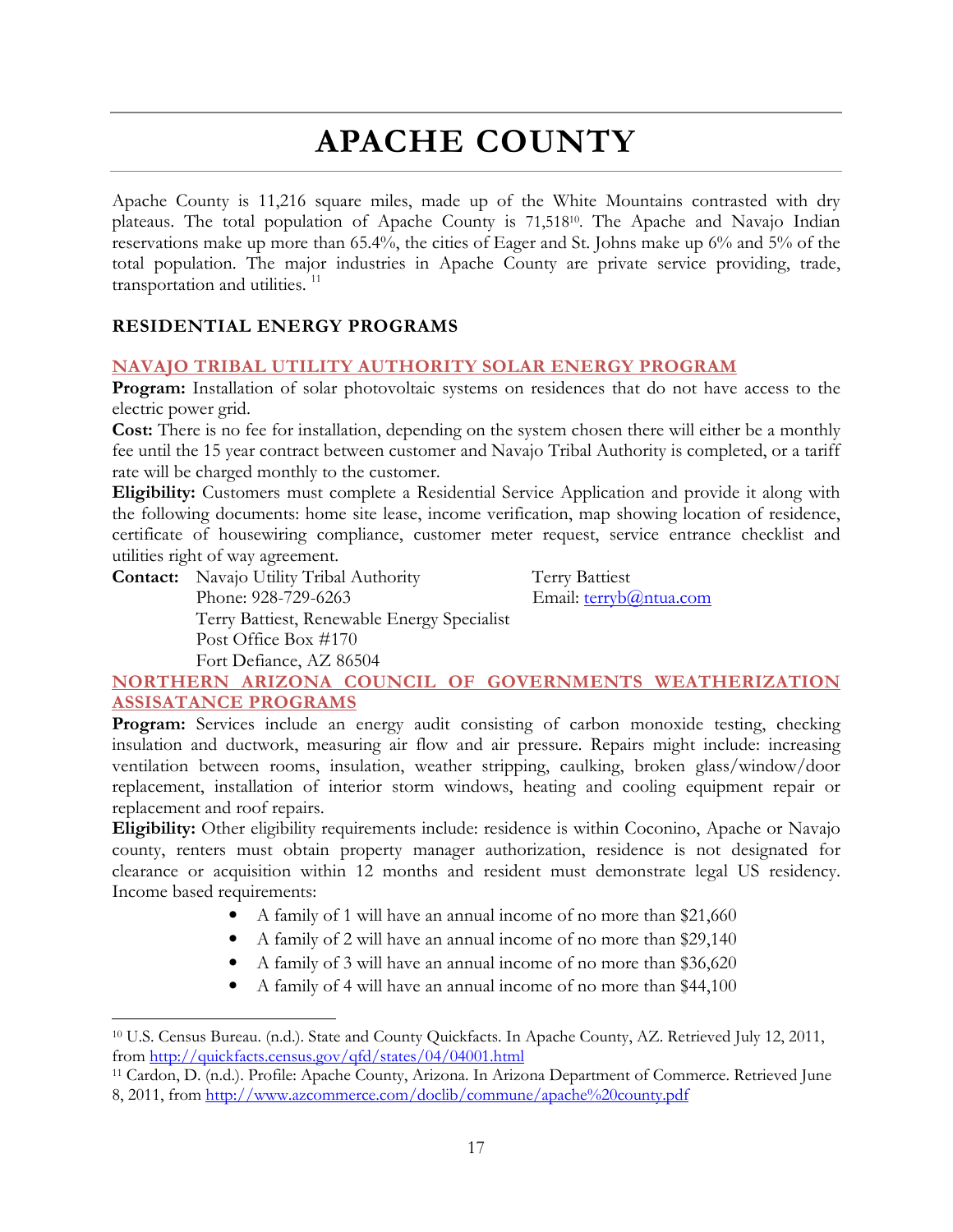• For each additional member add \$7,480

Cost: None

**Contact:** Phone: 928-774-3756 or 1-877-521-3500 Website: www.nacog.org NACOG Weatherization 2463 N Walgreens Street Flagstaff, AZ 86004

# TAX CREDITS AND INCENTIVES

#### ENERGY STAR PORTFOLIO MANAGER

Program: This is an electronic tool offered by the U.S. Department of Energy an US Environmental Protection Agency (EPA) to benchmark building energy performance, assesses energy management goals and identifies strategies for saving energy and water. Through the benchmarking process, buildings may have the opportunity for EPA recognition for building energy performance.

Eligibility: More than 50% of the building must be defined as one of the following: bank/financial institution, courthouse, data center, hospital, hotel, place of worship, K-12 school, medical office, municipal wastewater treatment plant, office, residence hall/dormitory, retail store, senior care facility, supermarket and a refrigerated or non-refrigerated warehouse.

Cost: None

Contact: Website: www.energystar.gov/index.cfm?c=evaluate\_performance.bus\_portfoliomanager

#### RESIDENTIAL

#### QUALIFYING WOOD STOVE DEDUCTION

Program: Incentive that allows Arizona taxpayers to deduct the cost of converting an existing wood fireplace to a qualifying wood stove.

Cost: The cost to purchase and install all necessary equipment is tax deductible, up to a maximum \$500 deduction.

Eligibility: Qualifying wood stoves must meet the standards of performance for new wood heaters manufactured after July 1990, or sold after July 1992. This deduction is for taxable years after December 31, 1993.

**Contact:** Phone: 602-255-3381 Phone: 800-352-4090

 Website: www.revenue.state.az.us Arizona Department of Revenue 1600 W. Monroe Phoenix, AZ 85007

#### ENERGY STAR 2011 FEDERAL TAX CREDITS FOR CONSUMER ENERGY **EFFICIENCY**

#### Program:

• 10% of cost up to \$500 or a specific amount from \$50 - \$300 for the following: biomass stove, heating, ventilating and air conditioning (HVAC), insulation, metal and/or asphalt roofs, non-solar water heaters, windows, doors and skylights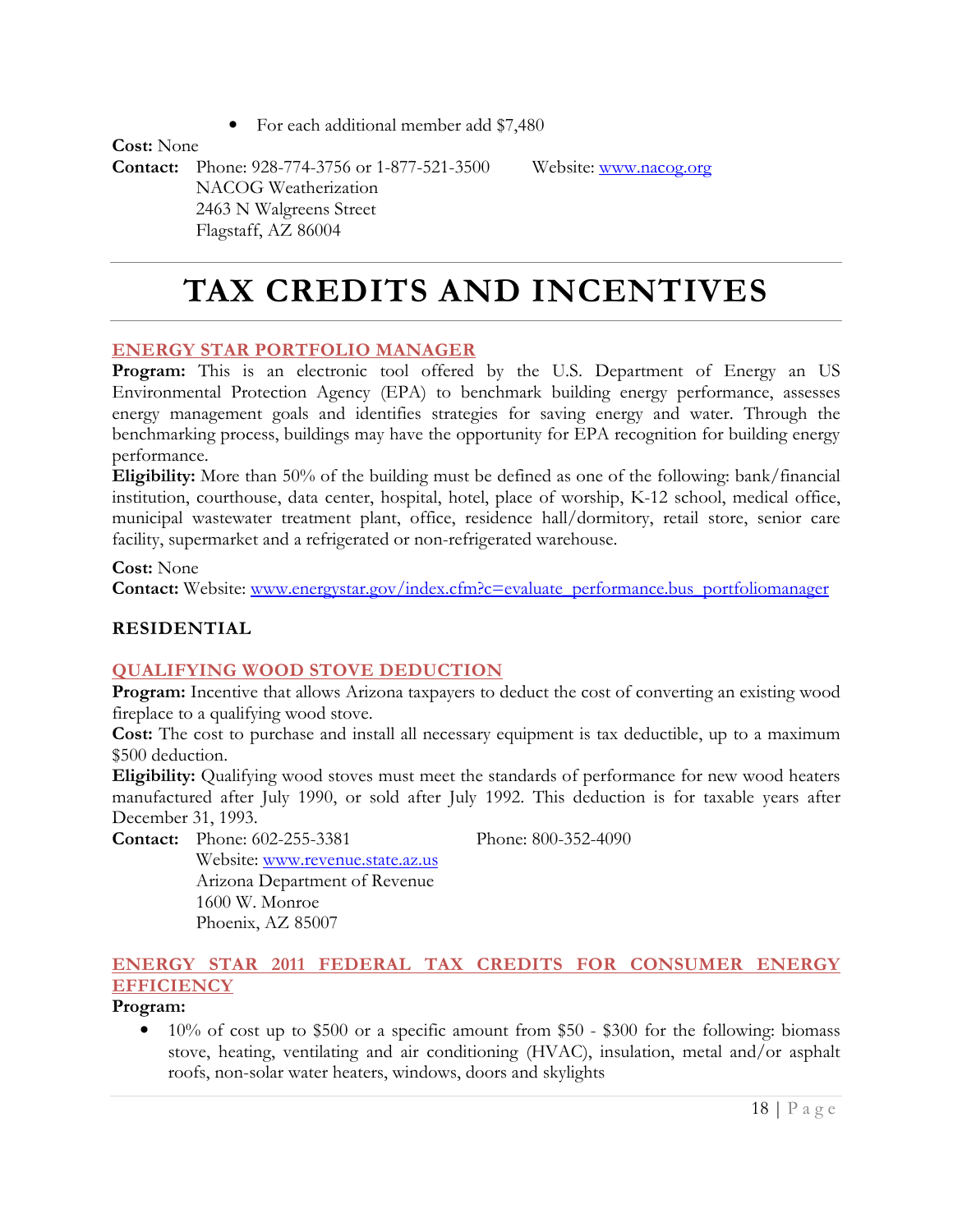- 30% of cost with no upper limit for geothermal heat pumps, small residential wind turbines and solar energy systems.
- 30% of the cost, up to \$500 per .5 kW of power capacity for residential fuel cell and microturbine systems.

Eligibility: Must be an existing home and principal residence. New construction and rentals do not qualify.

Cost: Dependant on tax credit and measures completed.

How to file: To claim the tax credit for products "placed in service" in 2011, file the 2011 IRS Form 5695 and submit it with 2011 taxes (by April 15, 2012). On the 1040 form the residential energy tax credit (from Form 5695) is claimed on line 52. Save receipts and the Manufacturer's Certification Statement.

Contact: http://www.energystar.gov/index.cfm?c=tax\_credits.tx\_index

#### RESIDENTIAL SOLAR AND WIND ENERGY SYSTEMS FEDERAL TAX CREDIT

Program: Incentive for individual taxpayers installing a solar or wind energy device in the amount of 25% of the cost with a \$1,000 maximum limit regardless of the number of energy devices installed. Qualifying systems include solar domestic water heating systems, solar swimming pool and spa heating systems, photovoltaic systems, photovoltaic phones and street lights, passive solar building systems, solar daylighting systems, wind turbines and wind powered pumps.

Cost: Varies depending on cost of the system.

Eligibility: System must be installed at taxypayer's residence, must claim the credit in the same year the device or system is installed. The system must be new, must carry a minimum 2 year warranty on collectors, heat exchangers and storage units, while other equipment must carry a minimum 1 year warranty.

**Contact:** Phone: 602-255-3381 Phone: 800-352-4090

 Website: www.revenue.state.az.us Arizona Department of Revenue 1600 W. Monroe Phoenix, AZ 85007

#### COMMERCIAL/NON-PROFIT/SCHOOLS ENERGY PROGRAMS

#### TAX DEDUCTIONS FOR COMMERCIAL BUILDINGS

**Program:** Tax deductions of up to \$1.80 per square foot are available to owners or designers of new or existing commercial buildings that save at least 50% of the heating and cooling energy these areas: lighting, building envelope and heating, cooling and water heating. Partial deductions of up to \$.60 per square foot can be taken for measures affecting any one of the three previously addressed areas. Eligibility: Available for systems "placed in service" from January 1, 2006 through December 31, 2013. Before claiming the deduction, the taxpayer must obtain a certification that the required energy savings will be achieved.

Cost: Varies depending on tax credit.

#### Tax Incentives Assistance Project Contact:

www.energytaxincentives.org/business/commercial\_buildings.php IRS Contact: http://www.irs.gov/newsroom/article/0,,id=158395,00.html

Program: 10% investment tax credit for the first 15 MW of combined heat and power (CHP) systems of smaller than 50 MW.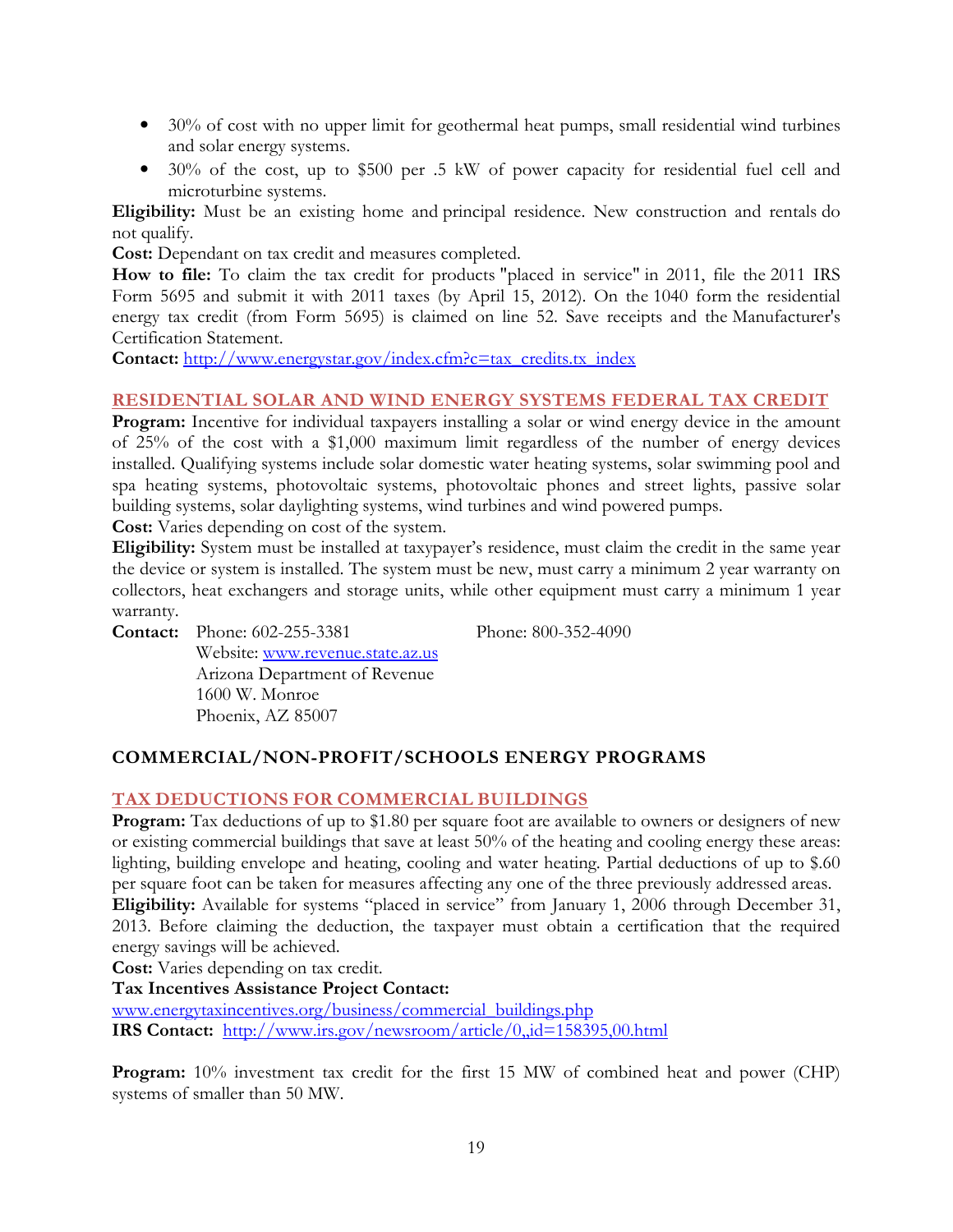Eligibility: Systems must be in service between October 3, 2008 and December 21, 2016, must be the original constructor or user of the CHP property in the year the system becomes operational, the CHP system must be 60% efficient and produce at least 20% of its useful energy as electricity and at least another 20% as useful thermal energy.

Cost: Varies based on the system and amount of tax credit awarded. Contact: www.energytaxincentives.org/business.chp.php

# FEDERAL TAX DEDUCTIONS FOR ONSITE RENEWABLES

Program: Tax incentives for business owners for solar, wind and geothermal heat pump systems. Cost: Varies based on the system and amount of tax credit awarded.

Eligibility for Solar Systems: Solar systems must use solar energy to generate electricity or heat/cool or provide hot water to a structure, or must illuminate the inside of a building through fiber-optic distributed sunlight. Solar systems must certified for performance by the Solar Rating Certification Corporation or a comparable entity. At least half of the energy used by the system to heat water must be solar energy, hot tubs and swimming pools are not eligible. Photovoltaic systems must provide electricity for the building and must meet fire and electrical code requirements. The system must be placed in service from January 1, 2006 – December 31, 2016.

Eligibility for Small Wind Systems: Wind turbines with not more than 100 kW of nameplate capacity are eligible for a 30% investment tax credit. The system must be in placed in service from January 1, 2006 – December 31, 2016.

Eligibility for Geothermal Systems: Must be a ground source heat pump with related equipment that is used to produce, distribute or use energy from a geothermal source, commercial customers receive a tax investment credit of 10% of the installed cost available through 2016.

Contact: www.energytaxincentives.org/business/renewables.php<br>Solar: www.seia.org Wind: ww

Wind: www.awea.org

# FEDERAL TAX DEDUCTIONS FOR FUEL CELLS AND MICROTURBINES

Program: Tax credits for 30% of the cost of fuel cells and \$3,000 kW of power produced. Tax credits for 10% of cost of the microturbine and up to \$200 per kW of power produced.

Eligibility for Fuel Cells: system must have capacity of at least 0.5 kW, must be placed in service from now through December 31, 2016.

Eligiblity for Microturbines: System must have an efficiency of at least 26% and must have a capacity of 2,000 kW or less, system must be placed in service from now through December 31, 2016.

Cost: Varies on the system and amount of tax credit awarded.

Contact: http://www.energytaxincentives.org/business/fuel\_cells.php

# NON-RESIDENTIAL SOLAR AND WIND STATE TAX CREDIT

Program: Arizona income tax credit offered to businesses that install one or more of the following qualifying systems: passive solar space heat, solar water heat, solar space heat, solar thermal electric, solar thermal process heat, photovoltaics, wind, solar cooling, solar pool heating and daylighting. The tax credit is available through December 31, 2012

Cost: Varies depending on system installed. The tax credit is equal to 10% of the installed cost of the solar energy device not to exceed \$25,000 in credits for one building in a single tax year and \$50,000 total credits per business per tax year.